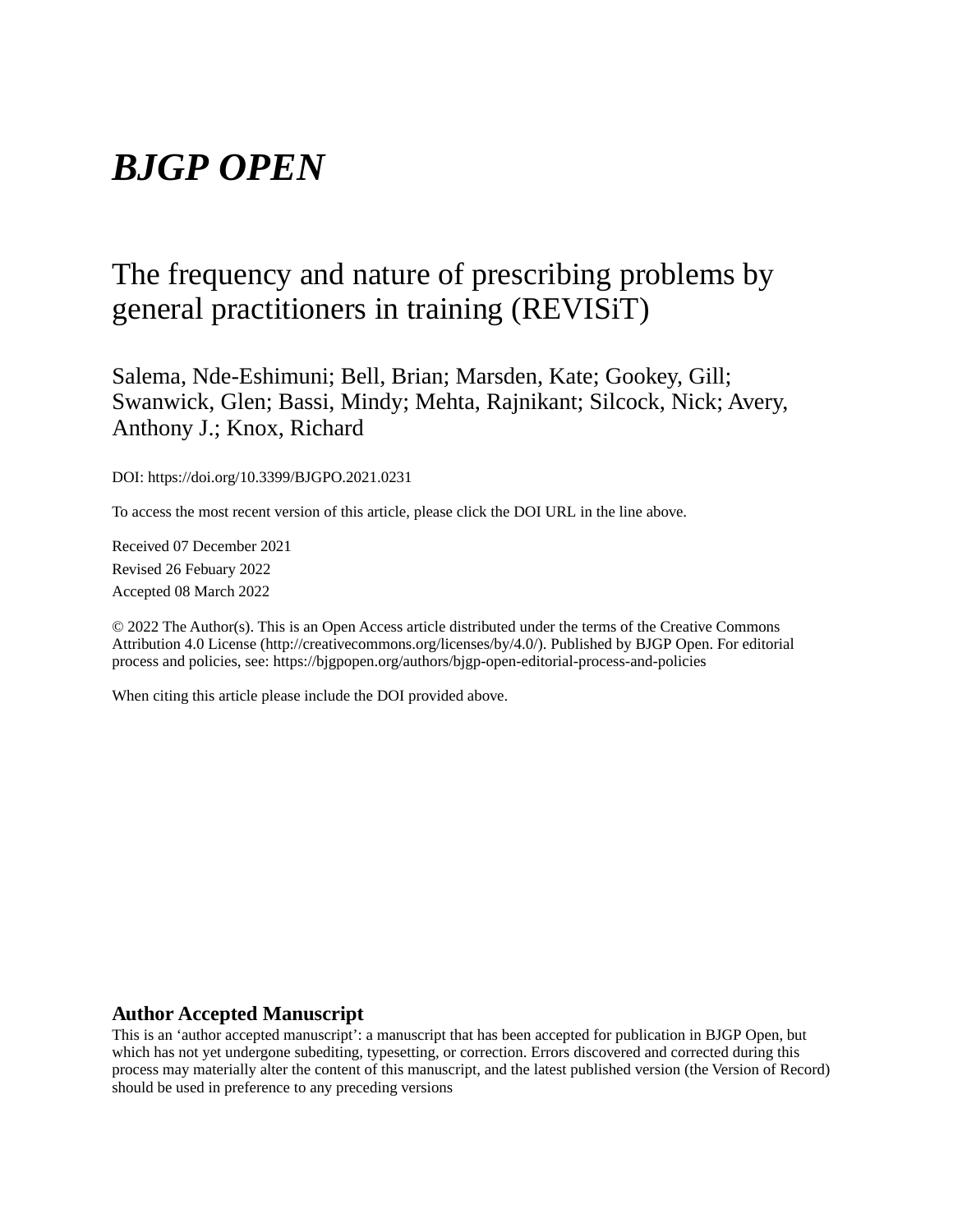## **The frequency and nature of prescribing problems by general practitioners in training (REVISiT)**

Dr Nde-Eshimuni Salema PhD1,2; 0000-0002-0981-7661 Dr Brian Bell PhD<sup>1</sup>; 0000-0001-8577-7430 Ms Kate Marsden MSc<sup>1</sup> Mrs Gill Gookey MRPharmS<sup>4</sup>; 0000-0001-7137-2248 Mr Glen Swanwick $1$ Mrs Mindy Bassi MRPharmS<sup>2</sup> Mr Rajnikant Mehta MSc<sup>5</sup>; 0000-0002-5341-5598 Dr Nick Silcock MRCGP<sup>6</sup>; Professor Anthony Avery DM<sup>1,2</sup>; 0000-0001<sup>2</sup>7591-4438 Dr Richard KnoxFRCGP<sup>1</sup>; 0000-0003-2073-7352

*<sup>1</sup>School of Medicine, University Of Nottingham, Division of Primary Care, Nottingham NG7 2RD* 

*<sup>2</sup>NIHR Greater Manchester Patient Safety Translational Research Centre, University of Manchester, Division of Population Health, Health Services Research and Primary Care, Manchester, M13 9PL*

*<sup>3</sup>NHS Rushcliffe PCT, Easthorpe House, Nottingham, NG11 6LQ <sup>4</sup>NHS Nottingham City PCT, 1 Standard Court, Park Row, Nottingham, NG1 6GN*

*<sup>5</sup>Birmingham Acute Care Research/Institute of Applied Health Research (BCTU), Public Health Building, University of Birmingham, Edgbaston. B15 2TT*

*<sup>6</sup>NHS Nottingham City PCT, Wollaton Park Medical Practice, Nottingham, NG8 1FG*

corresponding author – Dr Richard Knox, School of Medicine, University of Nottingham, Division of Primary Care, Nottingham NG7 2RD.

Richard.Knox@nottingham.ac.uk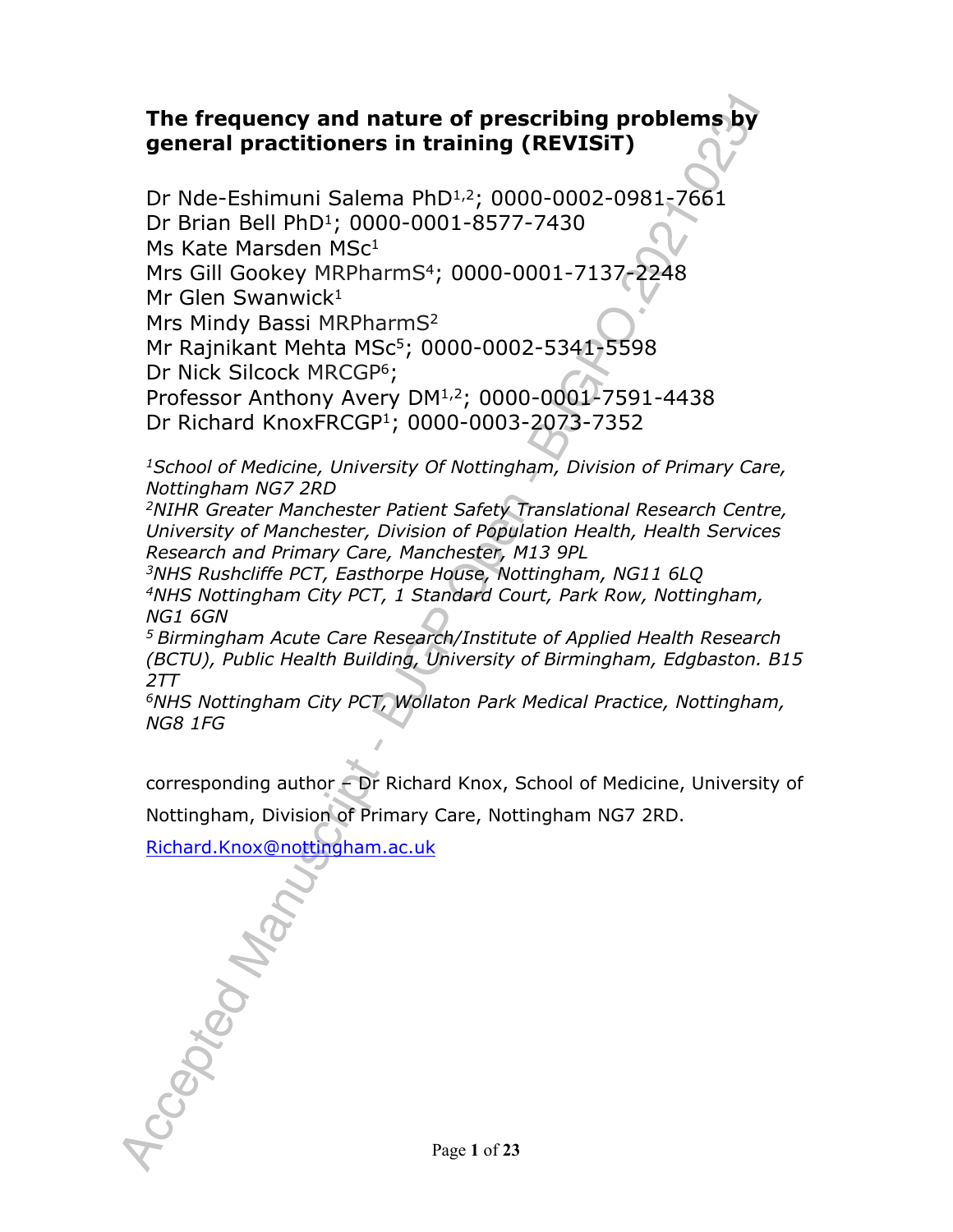## **Abstract**

### **Background**

Prescribing errors can cause significant morbidity and occur in about 5% of prescriptions in English general practices.

#### **Aim**

Our aim was to describe the frequency and nature of prescribing problems in a cohort of GPs in training to determine whether they need additional prescribing support.

### **Design and Setting**

A primary care pharmacist undertook a retrospective review of prescriptions issued between 09/10/2014 and 11/03/2015 by ten GPs in their final year of training from ten practices in England.

#### **Method**

Pre-existing standards, and expert panel discussion, were used to classify the appropriateness of prescribing. Data were imported into STATA Version 13 to perform descriptive analysis. An individualised report highlighting prescribing errors, suboptimal prescribing, and areas of good practice identified during the review was shared with the GPs in training and their trainers. This report was used to guide discussions during the GP in training's feedback session.

### **Results**

A total of 1028 prescription items were reviewed from 643 consultations performed by ten GPs in training. There were 92 prescribing errors (8.9%) and 360 episodes of suboptimal prescribing (35.0%). The most common types of error concerned medication dosages (n=30, 32.6% of errors).

### **Conclusion**

Personalised review of prescribing revealed an error rate higher than recorded in a previous similar study mainly comprising GPs who had completed postgraduate training, and a substantially higher rate of suboptimal prescribing. A larger intervention study is now required to evaluate the effectiveness of receiving a personalised review of prescribing, and to assess its impact on patient safety.

Keywords: drug utilisation review; inappropriate prescribing; medication

errors; general practitioners; general practice; pharmacists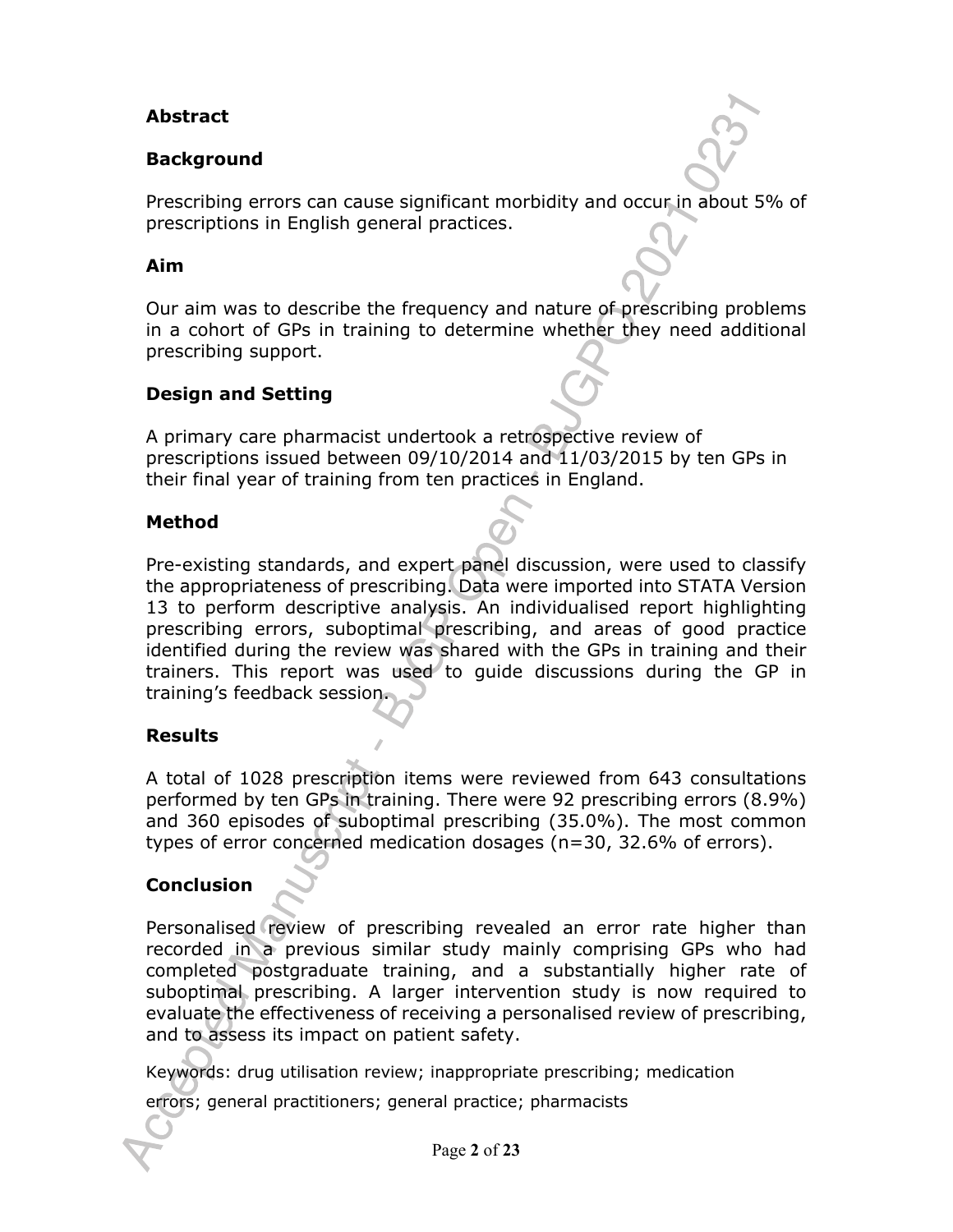#### **How this fits in**

Prescribing is fundamental to the role of primary care clinicians and prescribing errors contribute to significant avoidable morbidity and mortality. GPs in training are a cohort of primary care clinicians who may benefit from additional support to enhance prescribing safety. Pharmacist-led review of the prescribing of individual GPs in training may facilitate personal reflection and practice-change, as well as being able to highlight common errors which can be used to enhance prescribing education for other GPs in training.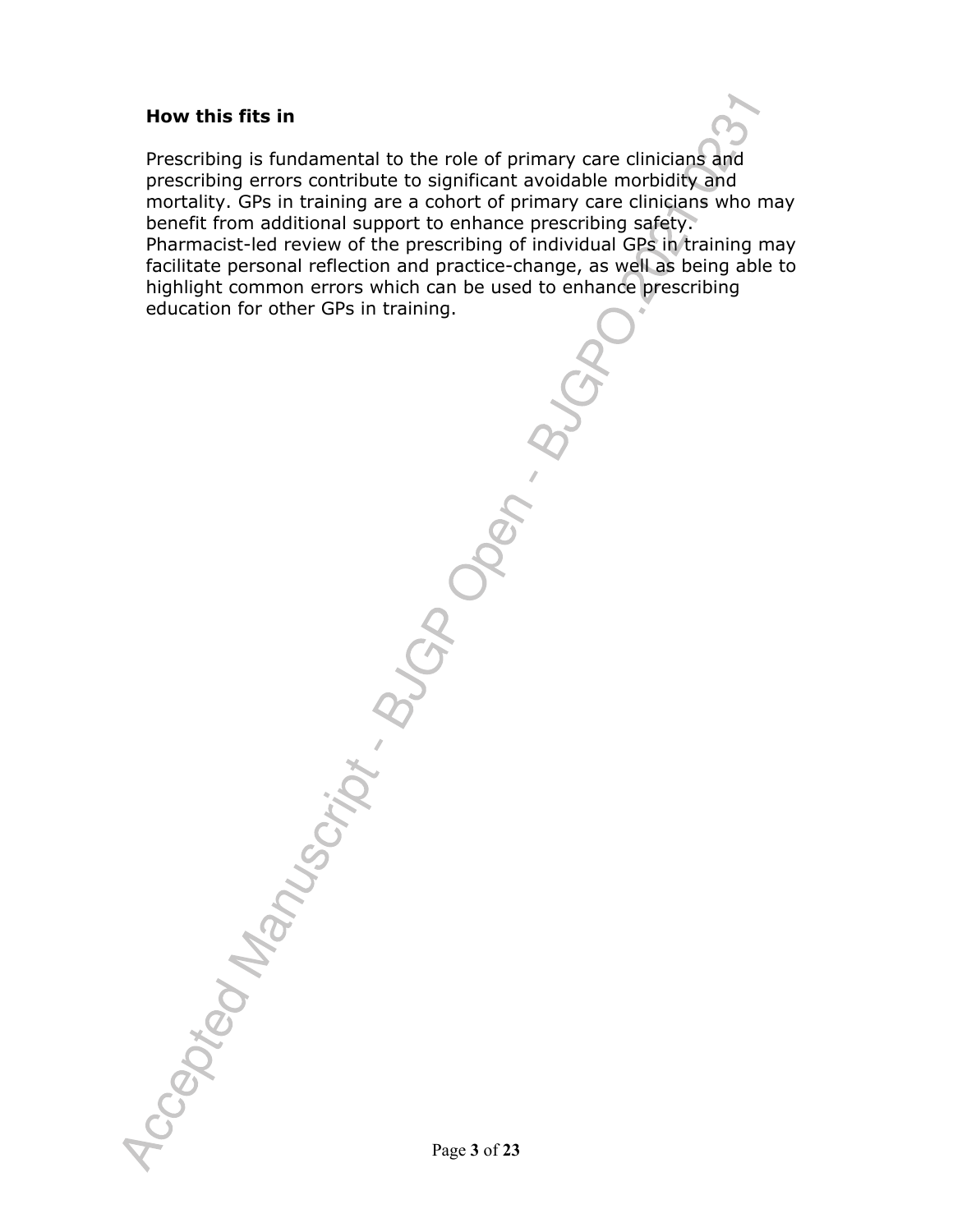### **Introduction**

Prescribing errors can cause significant morbidity and mortality, which healthcare organisations are committed to reducing.<sup>1,2</sup> The GMC-funded PRACtICe study showed that such errors occur in about 5% of all prescriptions in English general practices, $3$  with GPs in training identified as a group which may benefit from additional support to improve their prescribing. The PRACtiCe study<sup>3</sup> helped to identify several potential interventions that might reduce the prevalence of prescribing errors in general practice and the consequent risk of patient harm. GPs in training may lack a systematic and comprehensive education in safe prescribing 4,5 and several studies have found that junior doctors benefit from additional training or support from a pharmacist. $4-7$  A promising translational application of the PRACtiCe study<sup>3</sup> was an educational intervention for GPs in training. This involved conducting a pharmacist-led review of prescribing to generate individualised feedback (REVISiT intervention). In this paper we describe the pharmacist-led review, and report the frequency and nature of prescribing problems detected.. Qualitative findings will be reported elsewhere.

### **Methods**

### *Participants*

We recruited ten GPs in training from the East Midlands region of England in their final or penultimate year of training. The project was advertised through local GP training schemes. Consent from both GPs in training and their trainers was obtained before the reviews commenced.

### *The REVISiT Intervention*

A primary care clinical pharmacist (GG) undertook a retrospective review of consultation notes on the practice clinical system (either SystmOne or EMIS Web) to identify where prescribing by a GP in training had taken place. GG had previously had her review work quality assured through her involvement with the PRACtiCe study.<sup>3</sup> Only prescriptions issued as a result of either a face-to-face or virtual (telephone) consultation were included in the review. Starting with the most recent consultation of the GP in training, the pharmacist worked backwards until approximately 100 consecutive prescription items had been identified. The consultations were collected between 09/10/2014 and 11/03/2015.

The pharmacist undertook a detailed review of the appropriateness of the medicines prescribed, along with a review of indication for the drug, dose, dosage instructions, quantities prescribed, and arrangements for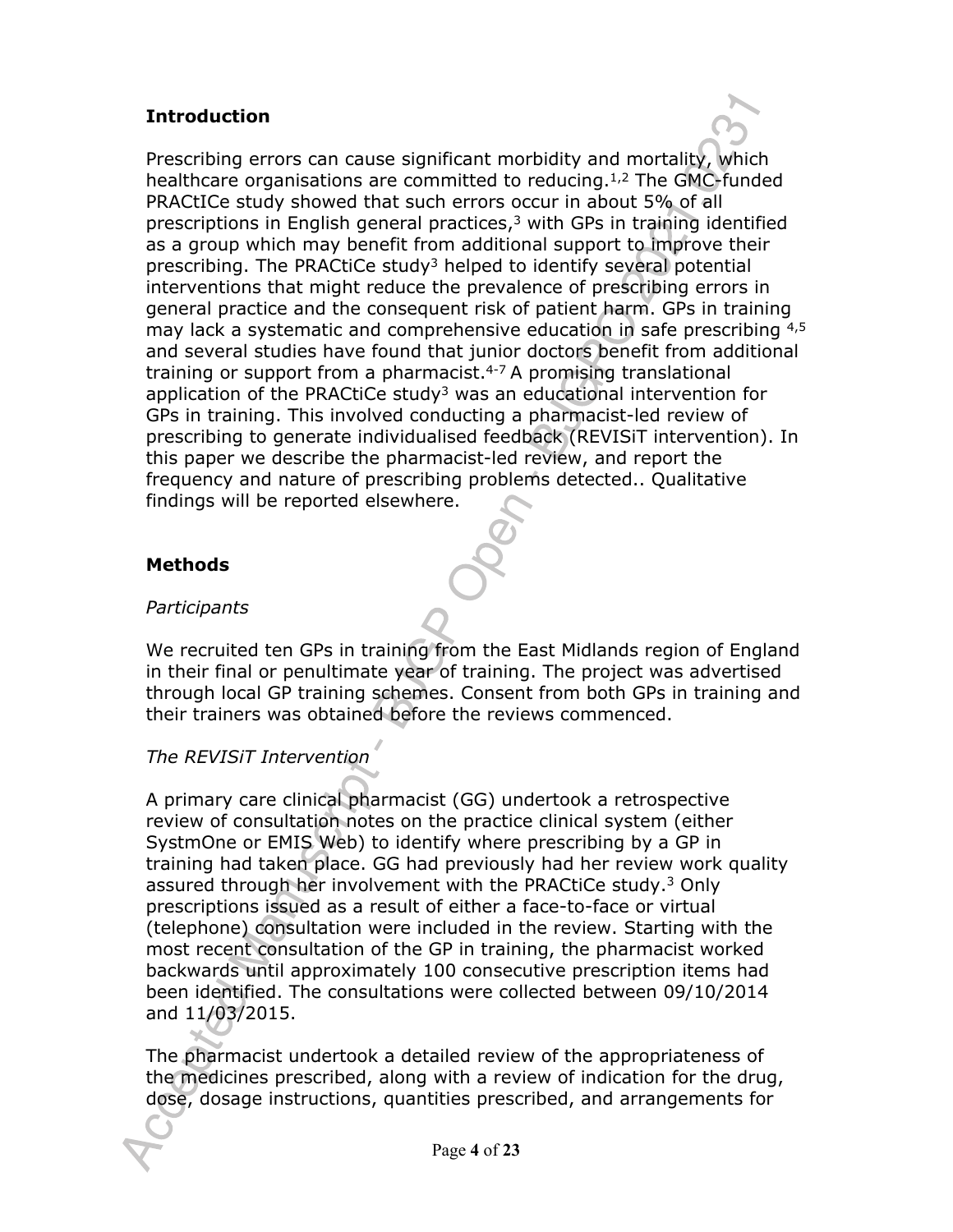medication review. As Table 1 outlines, the formulation of the drug was documented, as was its status within the consultation. Findings from the PRACtiCe study guided the need to include these variables as part of the review.<sup>3</sup>

#### >>>Insert Table 1

The definition of a prescribing error and suboptimal prescribing was the same as that used in the PRACtiCe study.<sup>3</sup> 'Case law' had been developed in the PRACtICe study which facilitated the decision as to whether a prescribing scenario should be classified as a particular prescribing problem.<sup>3</sup> Where potential prescribing problems did not fit within current case law, these were discussed at panel meetings involving a different pharmacist and two GPs from the team (TA, RK and NES) to reach a consensus. The final agreed classification was entered on the database and the case law was updated. Extracts from the case law are available as Supplementary Table 1.

Prescriber, practice and patient demographics (sex and age) were also collected, as these factors may influence prescribing safety.<sup>3</sup> The weighted deprivation score, weighted by list size, (http://fingertips.phe.org.uk/profile/general-practice/data) was calculated for the practices. These data were recorded on a Microsoft Access database. No patient-identifiable data were removed from the GP practices.

An individualised report was prepared for each GP in training. In keeping with good practice guidance in feedback, the report highlighted the prescribing problems identified, as well as examples of good practice observed.8,9 This report formed the basis for discussions held during a one-hour tutorial with a clinical member of the research team (TA, RK, or GG), the GP in training and their trainer. Participant interviews took place to assess the value of the intervention: findings will be reported elsewhere.

## *Statistical Analysis*

We recorded the pooled prevalence of all the prescribing problems identified across the ten GPs in training. The PRACtICe study had also found it useful to report prescribing problems at the level of 'BNF' chapter.<sup>3</sup> Statistical analysis were performed with STATA (Version 13) and SPSS (Version 26). Categorical data were summarised with frequency counts and percentages, means and standard deviations were calculated for continuous variables (mean±SD).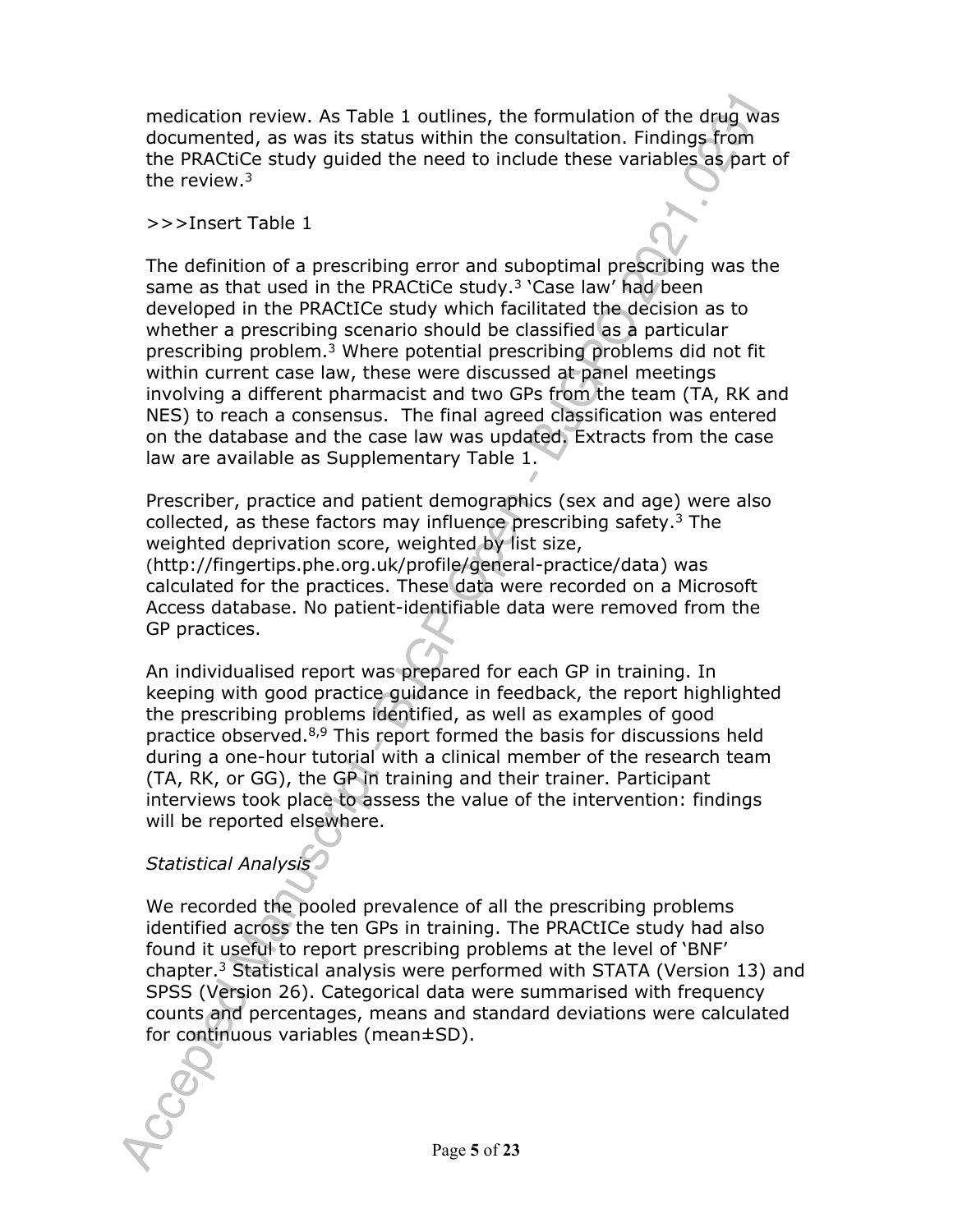#### *Ethical approvals*



This study received ethical approval from the East Midlands – Nottingham 1 Research Ethics Committee (REC reference 13/EM/0430). As the research involved obtaining data without explicit patient consent, the project was also reviewed by the Confidentiality Advisory Group (CAG 9- 03(PR2)/2013.

### **Results**

### *Practice and participant characteristics*

The characteristics of the ten practices and GPs in training are described in Table 2. In terms of weighted deprivation score (weighted by list size), the average deprivation score for 2015 for our practices was 16.4 (SD  $=$ 9.5) There were equal numbers of male and female GPs in training who had their prescribing reviewed. Eight of the trainees had undertaken their training full-time, and two had done it part-time. Most of the trainees (90%) were in their final year of training. Further inferential statistical analysis based on participant characteristics was not performed due to the small numbers in each category.

>>> Insert Table 2

## *Consultations reviewed and prevalence of different types of prescription problems*

The mean time GPs in training had been in their respective practices before one of their prescriptions was reviewed was  $19.6$  (SD = 7.0) weeks. It took an average of 1.8 (SD = 1.0) weeks' worth of prescribing for a GP in training or 129.1 (SD = 32.4) consultations to be reviewed to achieve the desired 100 prescriptions for the pharmacist to review. A total of 1290 consultations conducted between 09/10/2014 and 11/03/2015 were reviewed by the pharmacist.

The number of prescription items reviewed was 1028 from the 641 consultations (Figure 1). All the GPs in training had at least one example of good prescribing highlighted, and examples are shown in Supplementary Table 2.

## >>>Insert Figure 1

The breakdown of prescribing problems is shown in Figure 1. There were 452 prescribing problems: 92 prescribing errors (prevalence 8.9%), and 360 examples of sub-optimal prescribing (35.0%).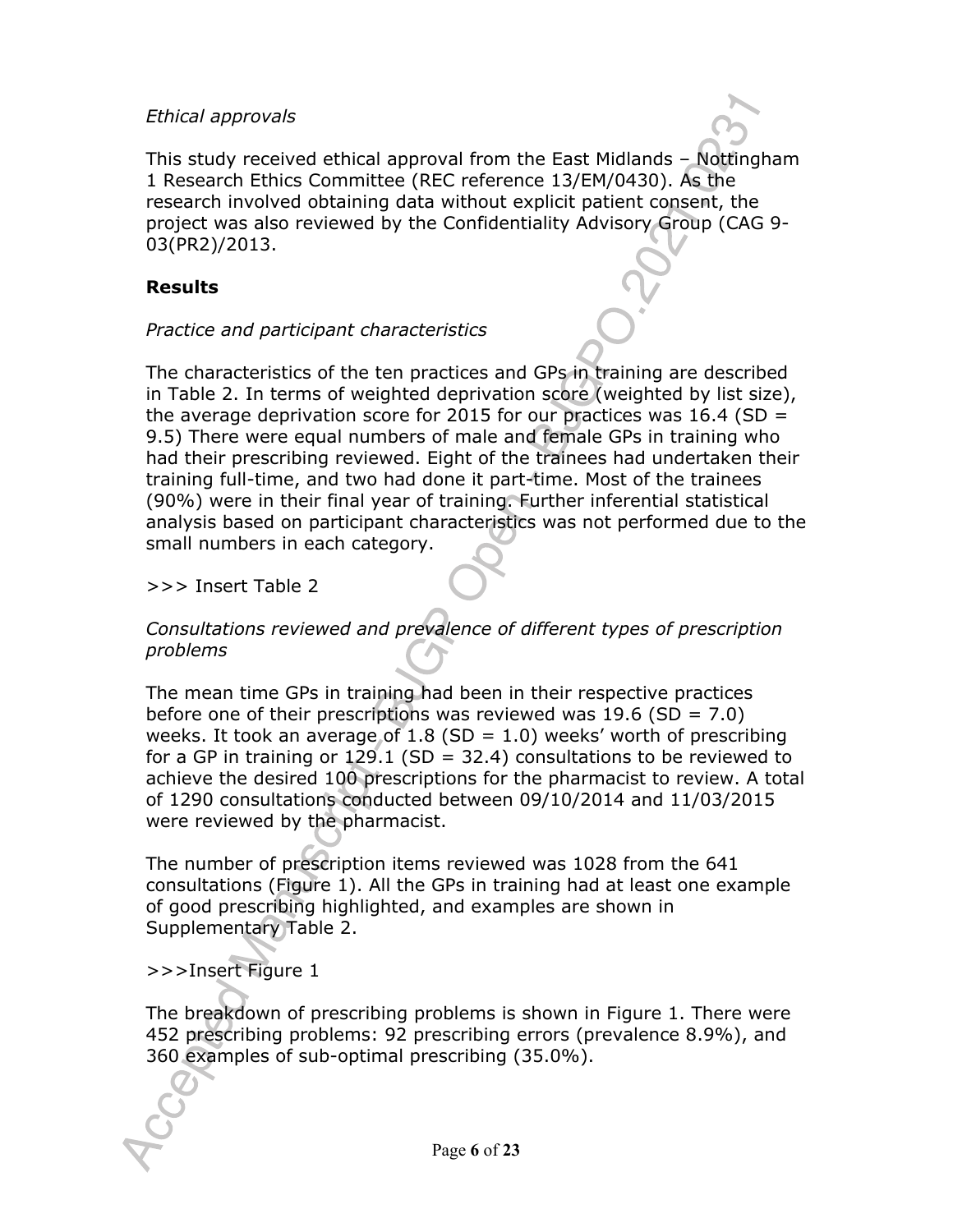Table 3 shows that prescribing from three British National Formulary chapters (11, 12 and 15) was associated with a prescribing problem (errors and suboptimal prescribing) rate of  $\geq$  80%. External preparations (eye, ear and topical) and oral preparations were commonly reported as being problematic. There was a large proportion of prescribing errors (35.3%) and many instances of suboptimal prescribing (30.9%) for liquid oral preparations. Most of the prescribing errors for the liquid orals (16/24) were a result of incorrect antibiotic dosages being prescribed for children. More prescribing problems occurred for acute prescribing (new acute and re-issued acute) than for repeat prescriptions. As seen in Table 2, most of the prescriptions with problems (73%) were for acute conditions, with the vast majority of errors and instances of suboptimal prescribing involving these prescriptions.

>>>Insert Table 3

The proportions of prescribing errors and suboptimal prescribing identified are presented in Table 4 by classification type. The two most common types of error reported for the GPs in training were dose/ strength error (32.6%) and incomplete information (26.1%).

>>>Insert Table 4

Supplementary Table 3 provides examples of prescribing problems identified during the review and the recommendation to the GP in training suggested by the pharmacist.

#### **Discussion**

#### *Summary*

Ten GPs in training each had approximately 100 sequential prescription items retrospectively reviewed by a primary care clinical pharmacist. The consultations covered an average period of two weeks of prescribing. A total of 1028 items were reviewed which revealed 452 prescribing problems. There were 92 prescribing errors (prevalence: 8.9% of items prescribed) and 360 episodes of suboptimal prescribing (prevalence: 35%). The two most common types of error reported were dose/ strength error (32.6%) and incomplete information (26.1%).

### *Strengths and limitations*

Previous studies have suggested that GPs in training may have additional educational needs with respect to prescribing,<sup>3,5</sup> with effective feedback characterised as being free of blame and non-judgemental.<sup>10</sup> This is the first study of its kind to systematically scrutinise the quality of prescribing by GPs in training in the UK. Consistency of classification of prescribing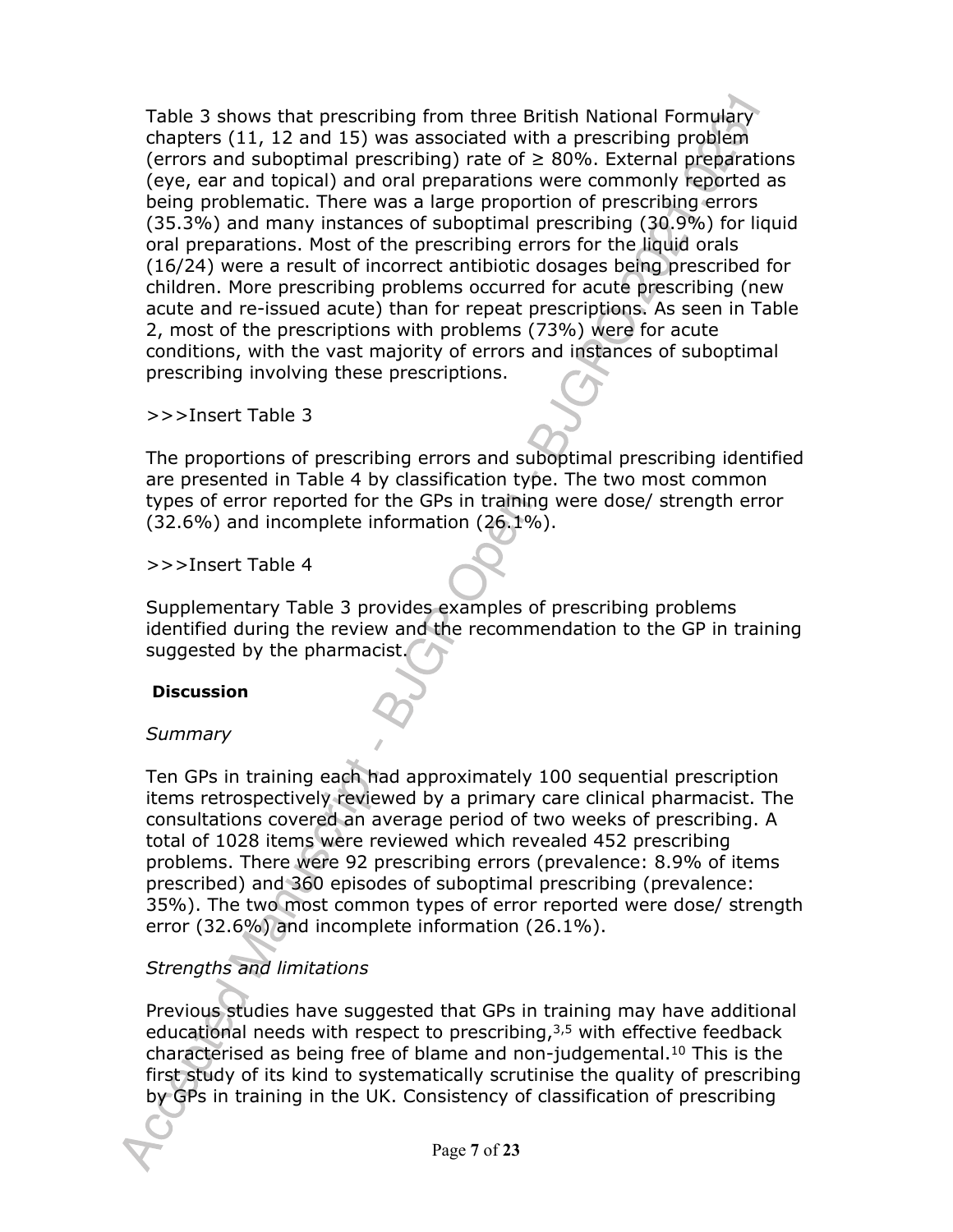problems was maintained by using pre-existing case law, which was developed through the PRACtICe study.<sup>3</sup> Where a prescribing problem could not be categorised using case law this was decided by panel discussion. As this was a pilot study, only one pharmacist was utilised. Their review work had previously been validated through the PRACtiCe study.

This study involved only ten GPs in training and so the results cannot be reliably extrapolated to the entire population of GPs in training in the UK. The GPs in training were all located in one region (English East Midlands), which is a further limitation to the generalisability of the findings. The average deprivation score for 2015 for our practices was  $16.4$  (SD = 9.5) while the English average was 21.8, which means that our practices were slightly less deprived. However, the percentage of female consultations  $(61\%)$  was similar to the consultation rate reported (2013) for the UK.<sup>11</sup>

#### *Comparison with existing literature*

The PRACtICe study is the most comprehensive review of prescribing in English primary care. It reported that errors occurred in about 5% of prescriptions, and that suboptimal prescribing occurred in 7% of items. Serious errors occurred at a rate of 1 in 550 items. The PRACtICe study highlighted GPs in training as a cohort of prescribers in need of additional support.<sup>3</sup> One of the translational applications of the PRACtiCe<sup>3</sup> study was an educational intervention which involved conducting a pharmacist-led review of prescribing involving individualised feedback (REVISiT intervention).

Other studies have reported an increase in prescribing errors among doctors in training. The EQUIP study reviewed a total of 124,260 prescription orders across 19 hospitals. The error rate for prescriptions issued by consultants was reported at 5.9%, whereas that of foundation year two doctors was 10.9% and specialty training doctors 8.3%.<sup>12</sup> These figures are comparable with the 8.9% error rate reported in our study of GPs in training. A study in the USA reviewed more than 2000 prescriptions issued by doctors in various training programmes. The error rate reported for those in a family medicine training programme was 11%.<sup>13</sup>

The proportion of items that were prescribed sub optimally was markedly higher in our study than the rate reported in the PRACtICe study (34.9% v 7%).<sup>3</sup> In their review article, Hanlon *et al*. comment that the 'definitions for suboptimal prescribing are numerous, and measurement varies from study to study'.<sup>14</sup> This therefore makes rate comparisons difficult. However, we used the same definition for both studies, although we are aware that the pharmacist in the current study (GG) was looking particularly carefully for suboptimal prescribing in order to ensure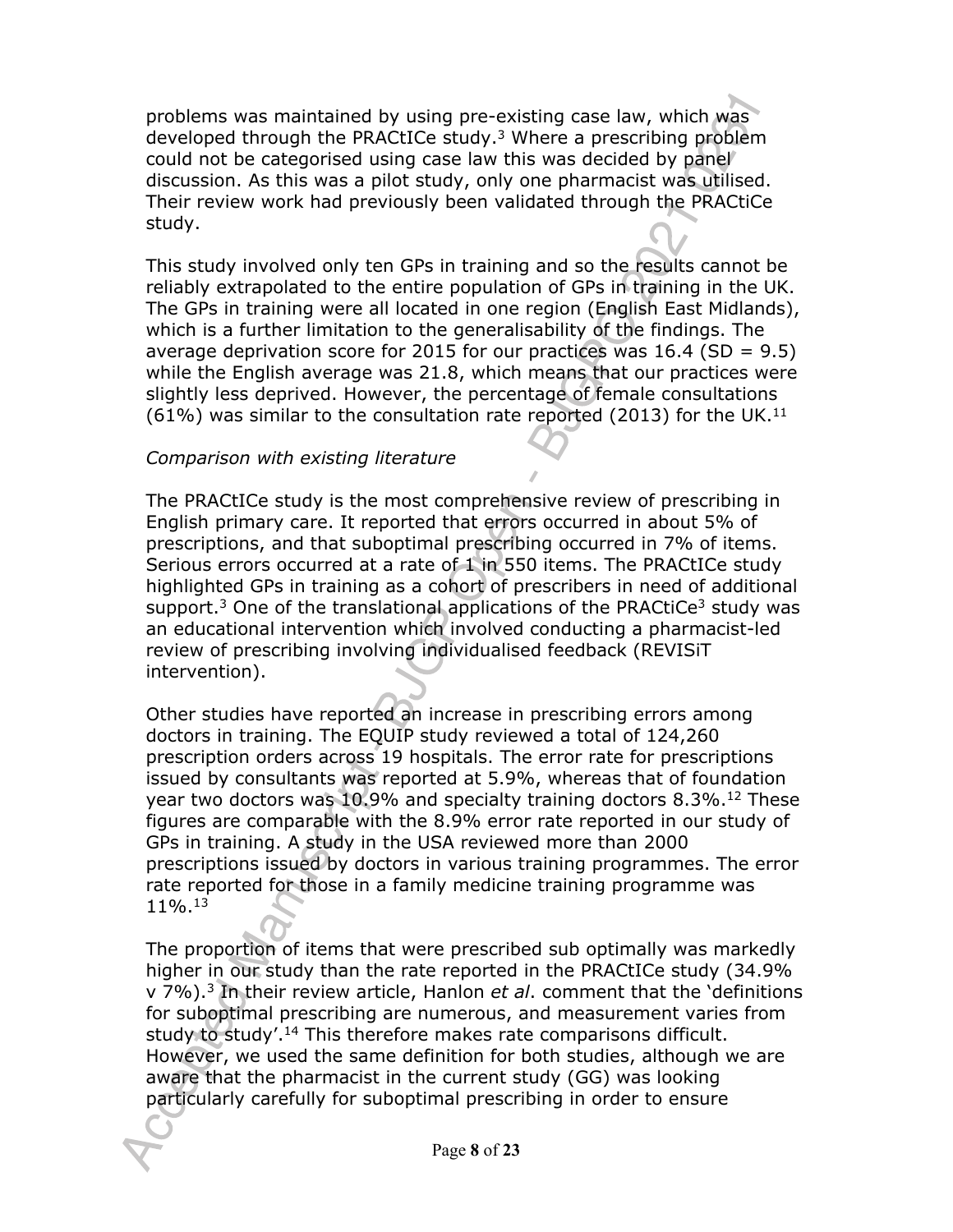maximum educational benefit when prescribing problems were fed back to the GPs in training, which may have led to a risk of bias. Nevertheless, with such large differences between the two studies it is likely that the trainees had not fully learnt the skills of high-quality prescription writing. The sample size of our study should also be considered here.

The most common types of error identified were dose/strength error (32.6%) and 'incomplete information' (26.1%). These categories were similarly highly represented in the PRACtICe study (17.8% and 30.0% respectively), $3$  and also in a study involving 55 care homes across the UK  $(14.4\%$  and 37.9% respectively).<sup>15</sup> It is likely that GPs in training would benefit from education on how to avoid these errors.

There was a large proportion of prescribing errors and many instances of suboptimal prescribing for liquid oral preparations. Liquid oral preparations may be prone to medication errors because they often require the calculation of patient-specific doses. <sup>16,17</sup> Furthermore, in our study, many of the errors from the 'liquid oral' category related to paediatric antimicrobial prescribing. Other authors have reported that antibiotic prescribing is a particularly challenging area for junior doctors.  $18,19$  Our findings are especially relevant in the current age of increasing antibiotic stewardship requirements. 20-22

Most of the prescriptions (73%) were for acute conditions, with the vast majority of errors and instances of suboptimal prescribing involving these prescriptions. A study, which compared the workload of trainee GPs and their trainers, found that trainees tended to see more acute cases and fewer patients with chronic conditions,  $23$  although it should be noted that there was an increase in acute cases for GPs during the winter months.  $24$ Our findings may reflect that patients with chronic conditions are more likely to choose to consult with a GP that they have a longer-term relationship with, which is more likely to be a more experienced GP.<sup>25</sup> However, to fully prepare GPs in training for their qualified role, it is important that they are given opportunities to gain the necessary experience of managing patients with chronic conditions. The results of a systematic review looking into training for postgraduate doctors has indicated that not much is known about the availability and impact of education and training for postgraduate medical doctors in the area of dealing with patients with multiple morbidities.<sup>26</sup>

## *Implications for research and /or practice*

GPs in training are a group of prescribers who may benefit from additional support. Personalised review of prescribing revealed an error rate higher than that from a previous similar study mainly comprising GPs who had completed postgraduate training, and a high rate of suboptimal prescribing. Having an awareness of these problems may help GPs in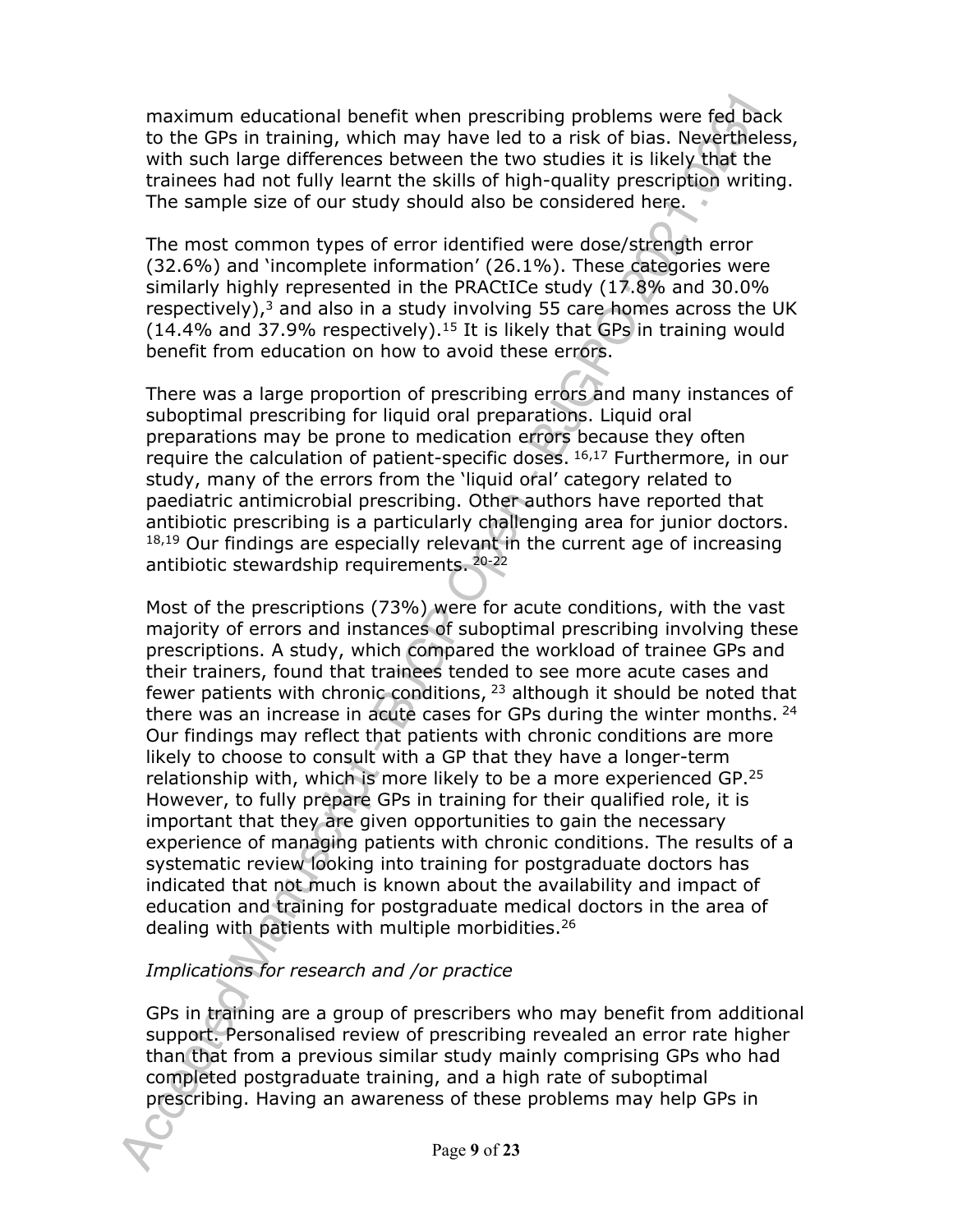training plan their learning and assist those training them. Trends in the data demonstrate that particular types of error which continue to be highlighted, such as those relating to dose/strength, and those involving incomplete information on prescriptions, should also be used to influence prescribing education more widely. Findings from the REVISiT intervention have already been used to inform guidance given to GPs in training in the UK who are undertaking their prescribing assessment.<sup>27</sup> This assessment is based on principles of self-review and is now mandatory for doctors in their final year of GP training.<sup>27</sup>

The increasing burden of chronic disease is well documented: at least 50% of GP appointments in the UK are made by patients with chronic conditions.<sup>28</sup> The high proportion of acute prescribing revealed in our study could suggest that trainees may benefit from wider exposure to chronic cases to better prepare them for future prescribing practice.

This study showed that within a two-week period, GPs in training did sufficient prescribing to obtain a sample of 100 prescriptions. This finding is important when considering the investment of resources for conducting an intervention, such as REVISiT, in everyday general practice. The majority of the GPs in this study were in their final year of training, some of the prescriptions reviewed were issued as late as five months before training was completed. It is possible that additional educational input regarding prescribing would continue to be beneficial even beyond specialist training. Educational activities, such as e-learning, are able to provide generic guidance, and have proven utility in the postgraduate domain.29-31 The additional benefit of targeted, individualised input should be explored. Further research in this area would be prudent. A larger intervention study is now required to evaluate the effectiveness of receiving a pharmacist-led personalised review of prescribing, and to fully assess its impact on patient safety.

## **Acknowledgements**

The authors wish to acknowledge the assistance of the participants who took part in this study.

## **Funding**

This work was supported by the NHS Nottingham City Primary Care Trust Flexibility and Sustainability Funding, and NIHR Greater Manchester Patient Safety Translational Research Centre.

## **Ethical Approval**

This study received ethical approval from the East Midlands – Nottingham 1 Research Ethics Committee (REC reference 13/EM/0430). As the research involved obtaining data without explicit patient consent, the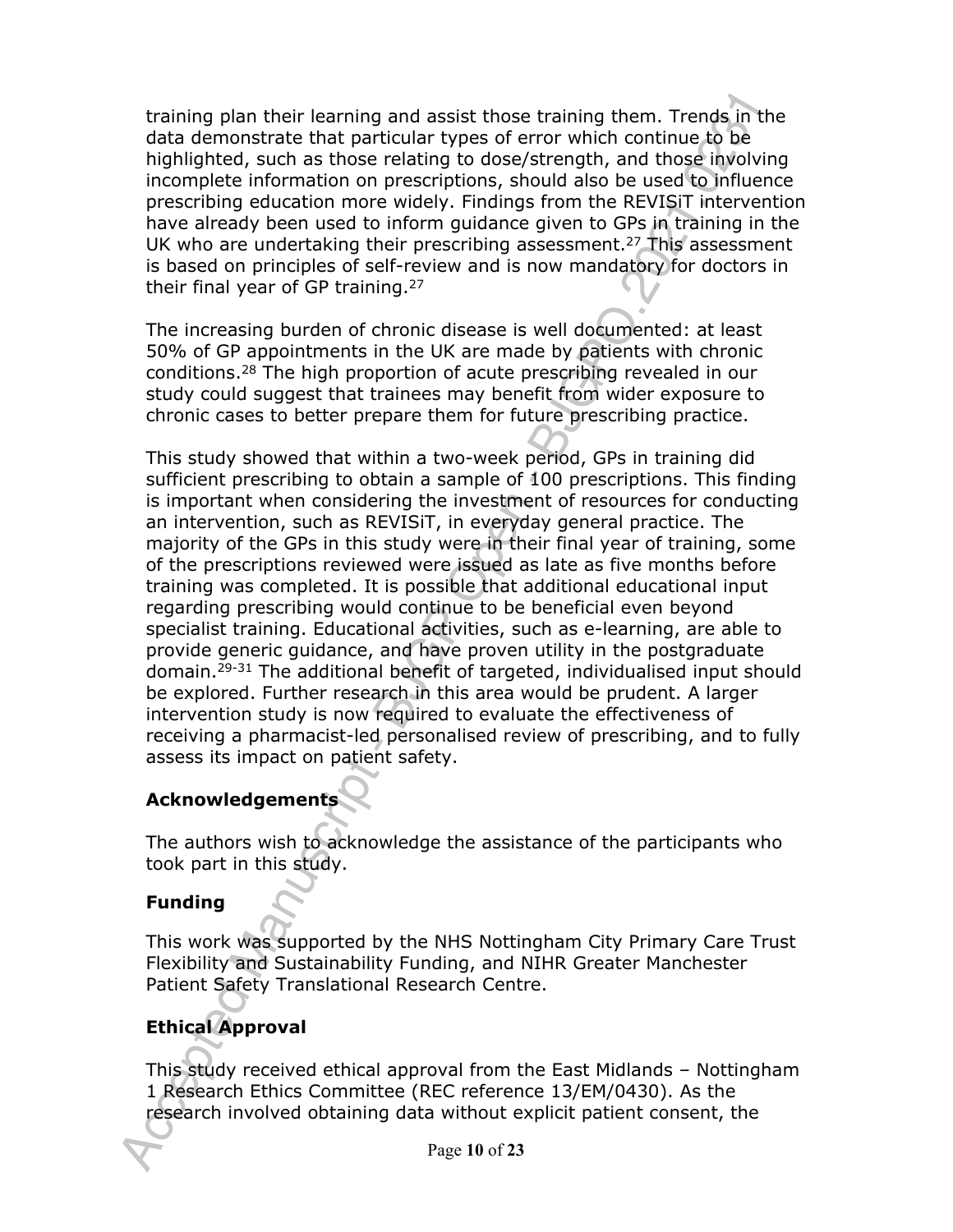project was also reviewed by the Confidentiality Advisory Group (CAG 9- 03(PR2)/2013.

## **Declaration of Interest**

The authors report no conflicts of interest.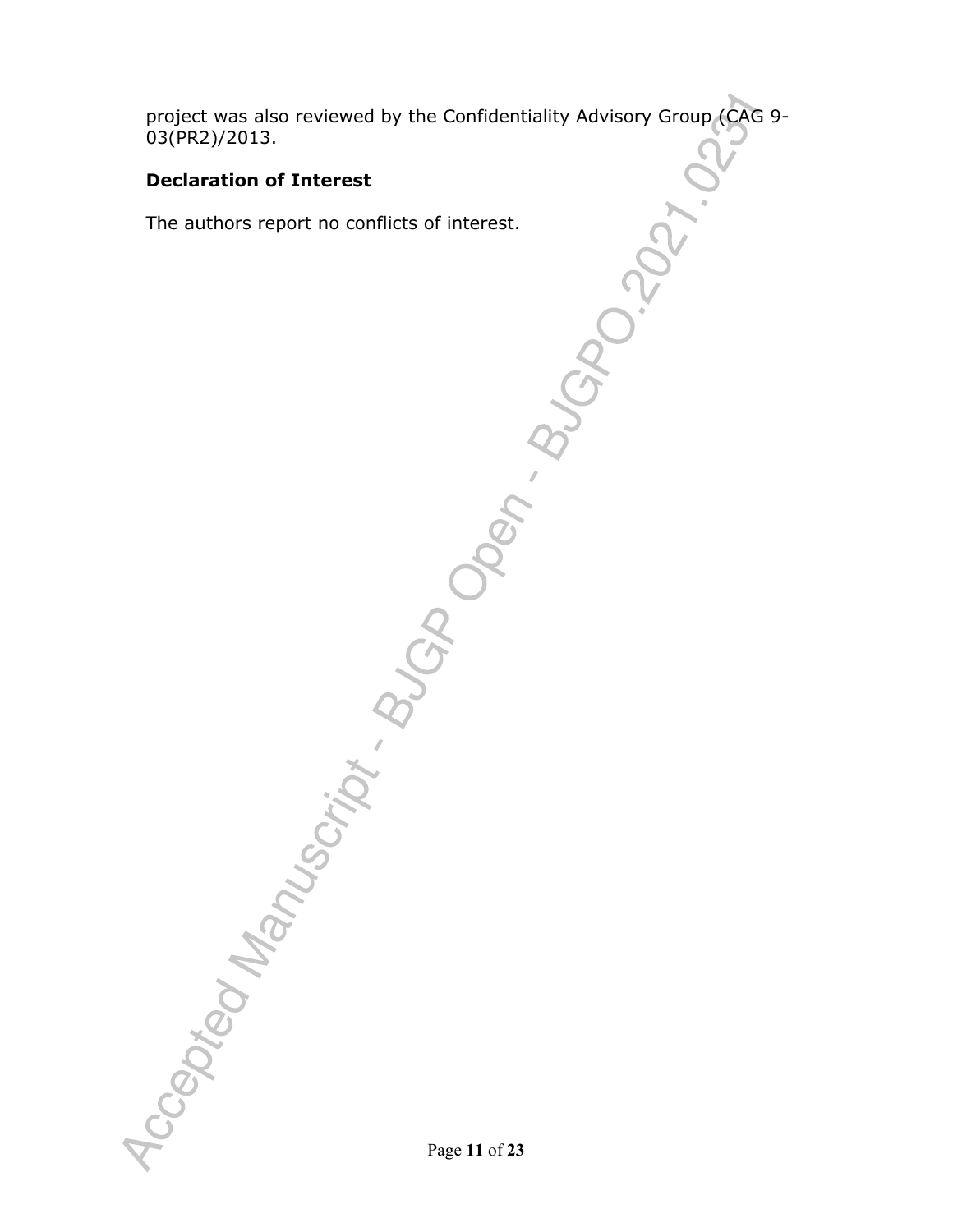#### **References**

1) Department of Health. An Organisation with a Memory: A Report of an Expert Group on Learning from Adverse Events in the NHS. London: Department of Health, 2000.

2) Donaldson MS, Corrigan JM, Kohn LT, editors. To err is human: building a safer health system. Washington DC: National Academies Press; 2000.

3) Avery AA, Barber N, Ghaleb M *et al.* Investigating the prevalence and causes of prescribing errors in general practice: the PRACtICe study. A Report for the GMC. Nottingham: University of Nottingham, 2012.

4) Sandilands EA, Reid K, Shaw L *et al.* Impact of a focussed teaching programme on practical prescribing skills among final year medical students. Br J Clin Pharmacol. 2011 Jan 1;71(1):29-33.

5) Scobie SD, Lawson M, Cavell G *et al.* Meeting the challenge of prescribing and administering medicines safely: structured teaching and assessment for final year medical students. Med Educ. 2003 May 1;37(5):434-7.

6) Winder MB, Johnson JL, Planas LG *et al.* Impact of pharmacist-led educational and error notification interventions on prescribing errors in a family medicine clinic.J Am Pharm Assoc. 2015 May 1;55(3):238-45.

7) Webbe D, Dhillon S, Roberts CM. Improving junior doctor prescribing—the positive impact of a pharmacist intervention. Pharm J. 2007 Feb 3, 278:136-139.

8) Lefroy J, Watling C, Teunissen PW, Brand P. Guidelines: the do's, don'ts and don't knows of feedback for clinical education. Perspect Med Edu 2015 Dec;4(6):284-299.

9) Nicol DJ, Macfarlane‐Dick D. Formative assessment and self‐regulated learning: A model and seven principles of good feedback practice. Studies in Higher Education. 2006 Apr 1;31(2):199-218.

Page **12** of **23**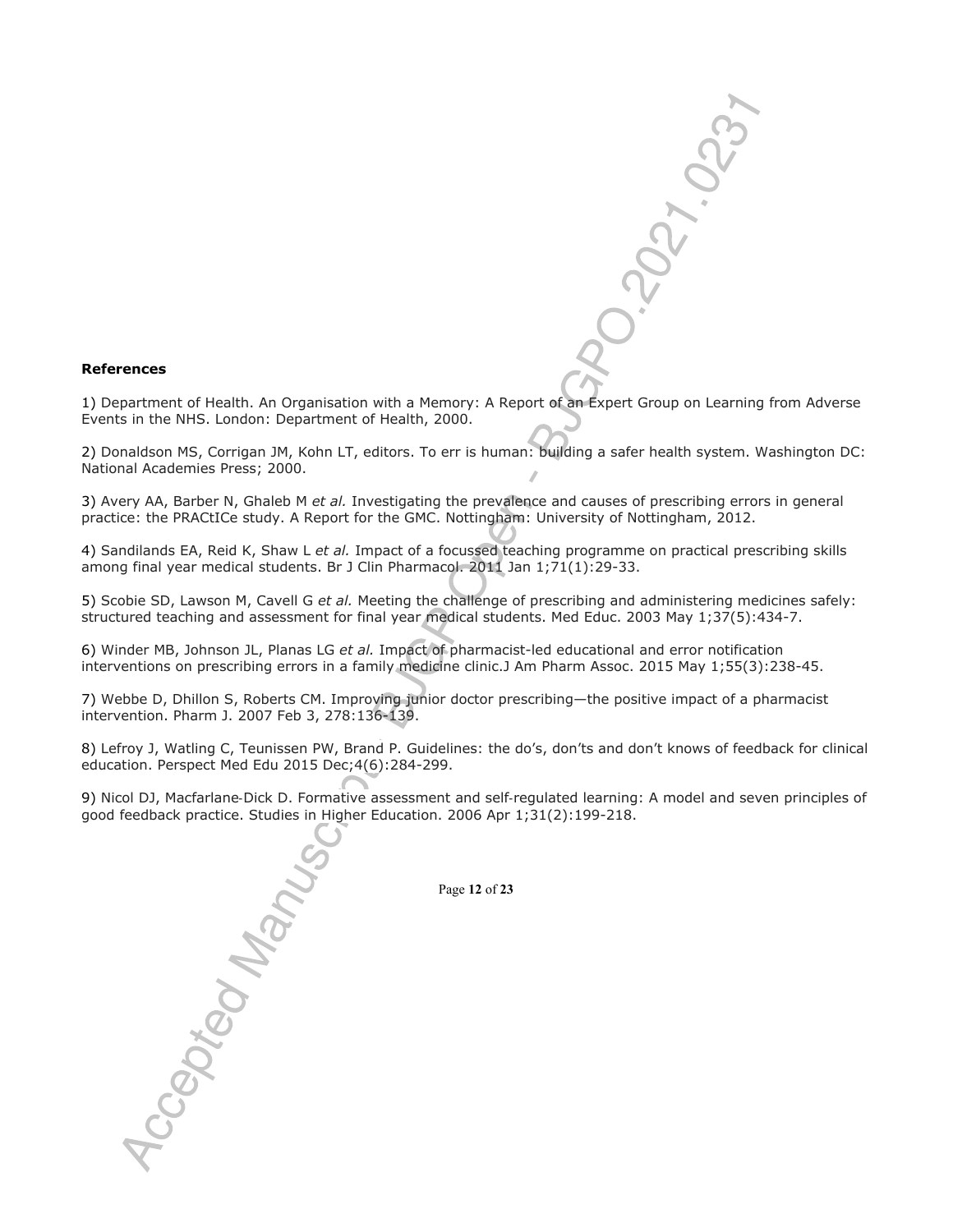

10) Reynolds M, Jheeta S, Benn J *et al.* Improving feedback on junior doctors' prescribing errors: Mixed-methods evaluation of a quality improvement project. BMJ Qual Saf 2017;26:240–247.

11) Wang Y, Hunt K, Nazareth I, Freemantle N, Petersen I. Do men consult less than women? An analysis of routinely collected UK general practice data. BMJ Open 2013 Aug 1;3(8):e003320.

12) Dornan T, Ashcroft D, Heathfield H *et al.* An in-depth investigation into causes of prescribing errors by foundation trainees in relation to their medical education: EQUIP study. A report for the General Medical Council. Manchester: University of Manchester: School of Pharmacy and Pharmaceutical Sciences and School of Medicine, 2009.

13) Honey BL, Bray WM, Gomez MR, Condren M. Frequency of prescribing errors by medical residents in various training programs. J Patient Saf 2015 Jun 1;11(2):100-4.

14) Hanlon JT, Schmader KE, Ruby CM, Weinberger M. Suboptimal prescribing in older inpatients and outpatients. J Am Geriatr Soc 2001 Feb 1;49(2):200-9.

15) Barber ND, Alldred DP, Raynor DK *et al.* Care homes' use of medicines study: prevalence, causes and potential harm of medication errors in care homes for older people. BMJ Qual Saf 2009 Oct 1;18(5):341-6.

16) McPhillips H, Stille C, Smith D *et al.* Potential medication dosing errors in outpatient paediatrics. J Pediatr 2005;147; 761-767.

17) Benavides, S, Huynh D, Morgan J, Briars L. Approach to the pediatric Prescription in a community pharmacy. J Pediatr Pharmacol Ther 2011;16(4):298–307.

18) Mattick K, Kelly N, Rees C. A window into the lives of junior doctors: narrative interviews exploring antimicrobial prescribing experiences. J Antimicrob Chemother 2014; 69: 2274–2283.

Page **13** of **23**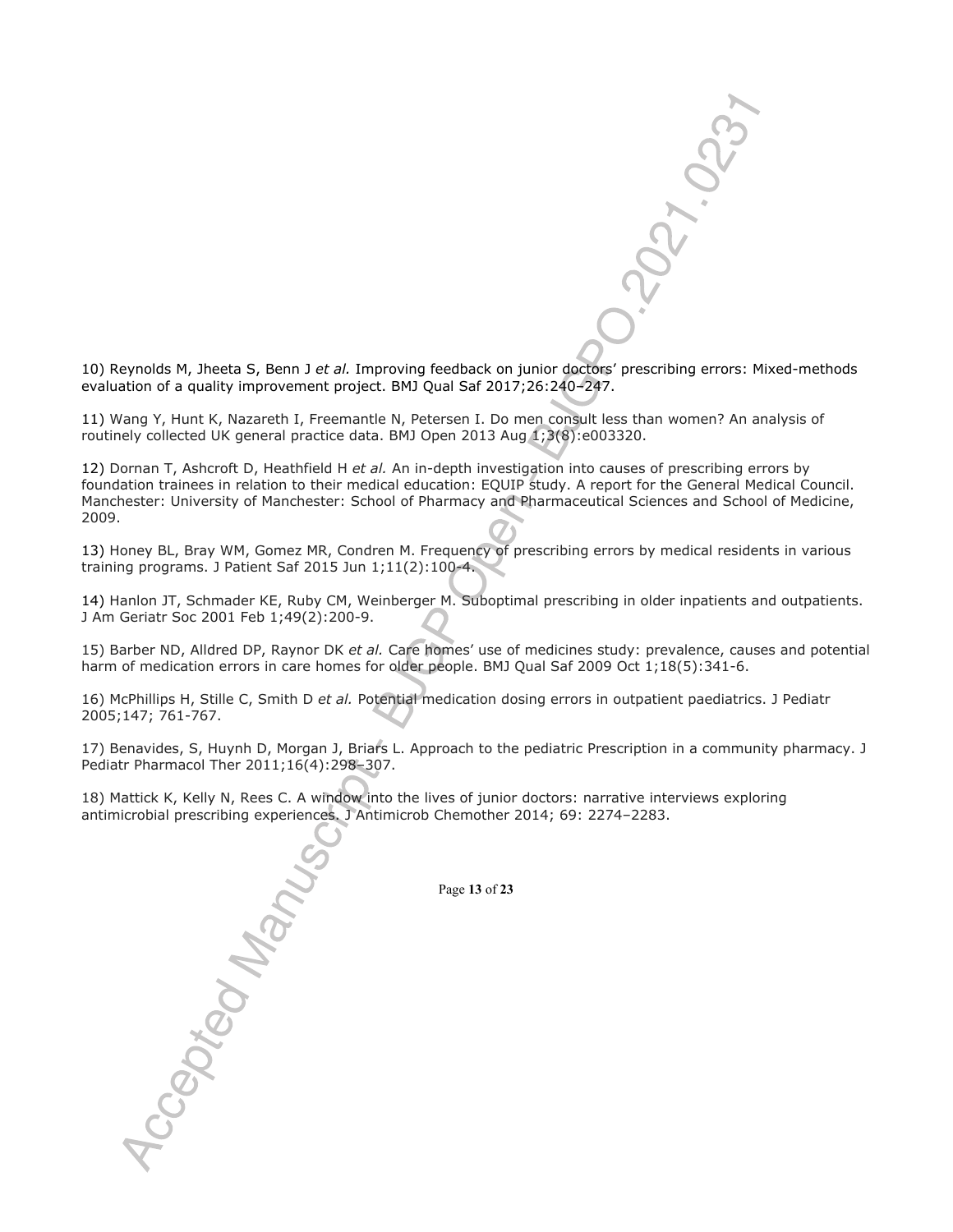19) Gharbi M, Moore L, Castro-Sanchez E *et al.* A needs assessment study for optimising prescribing practice in secondary care junior doctors: the Antibiotic Prescribing Education among Doctors (APED). BMC Infect Dis. 2016; 16:456-465.

20) Nathwani D. British Society for Antimicrobial Chemotherapy. Antimicrobial stewardship: from principles to practice. 2018. Available at: https://www.bsac.org.uk/antimicrobialstewardshipebook/BSAC-AntimicrobialStewardship-FromPrinciplestoPractice-eBook.pdf

21) National Institute for Health and Care Excellence. Antimicrobial stewardship:systems and processes for effective antimicrobial medicine use. NICE guideline [NG15] Published: 18 August 2015 Available at: www.nice.org.uk/guidance/ng15

22) Davies SC, Gibbens N. UK five year antimicrobial resistance strategy 2013 to 2018. London: Department of Health. 2013.

23) Pearson C, Goss B. Comparison of the workload of a trainer and trainee. J R Coll Gen Pract 1989; 39: 320- 323.

24) Sauro A, Barone F, Blasio G, Russo L, Santillo L. Do influenza and acute respiratory infective diseases weigh heavily on general practitioners' daily practice? Eur J Gen Pract 2006 Jan 1;12(1):34-36.

25) Guthrie B, Wyke S. Personal continuity and access in UK general practice: a qualitative study of general practitioners' and patients' perceptions of when and how they matter. BMC Fam Pract 2006 Dec;7(1):1-9.

26) Lewis C, Wallace E, Kyne L, Cullen W, Smith SM. Training doctors to manage patients with multimorbidity: A systematic review. J Comorb 2016;6(2):85-94.

27) WPBA Assessments [internet] London: Royal College of General Practitioners [updated 2021, cited 27/09/21] Available from: https://www.rcgp.org.uk/gp-training-and-exams/training/workplace-based-assessmentwpba/assessments.aspx

Page **14** of **23**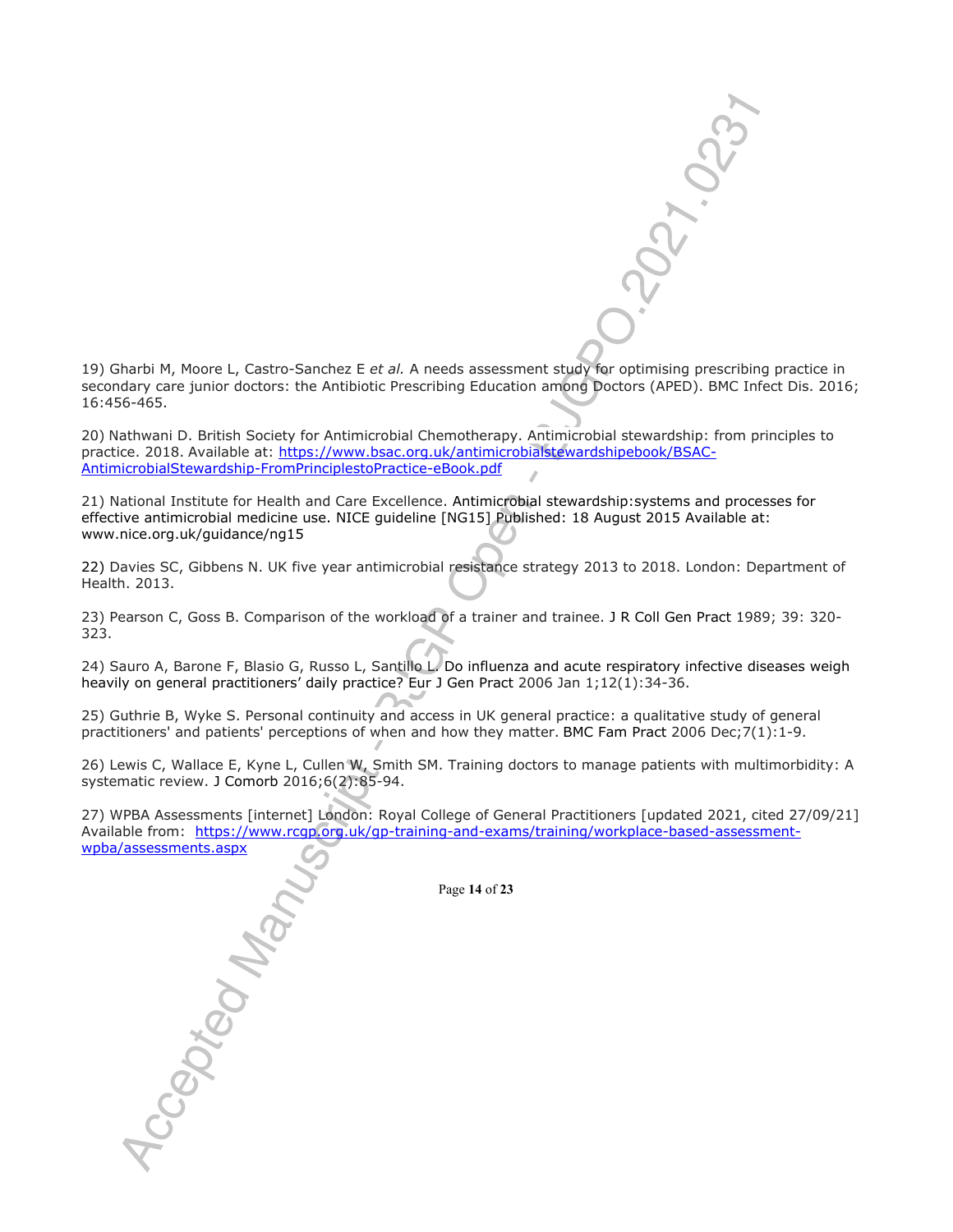

28) Department of Health. Long term conditions compendium of Information. Third edition. London: Department of Health, 2012

29) Maxwell S, Mucklow J. e-Learning initiatives to support prescribing. Br J Clin Pharmacol 2012 Oct;74(4):621– 631

30) Gordon M, Chandratilake M, Baker P, Improved junior paediatric prescribing skills after a short e-learning intervention: a randomised controlled trial*.* Arch Dis Child 2011 96: p.1191-1194

31) Salema N, Clement N, Hysenagolli R *et al.* The evaluation of an e-learning prescribing course for general practice. Educ Prim Care 2021 32:4, 219-225

Page **15** of **23**

Accepted Manuscript . B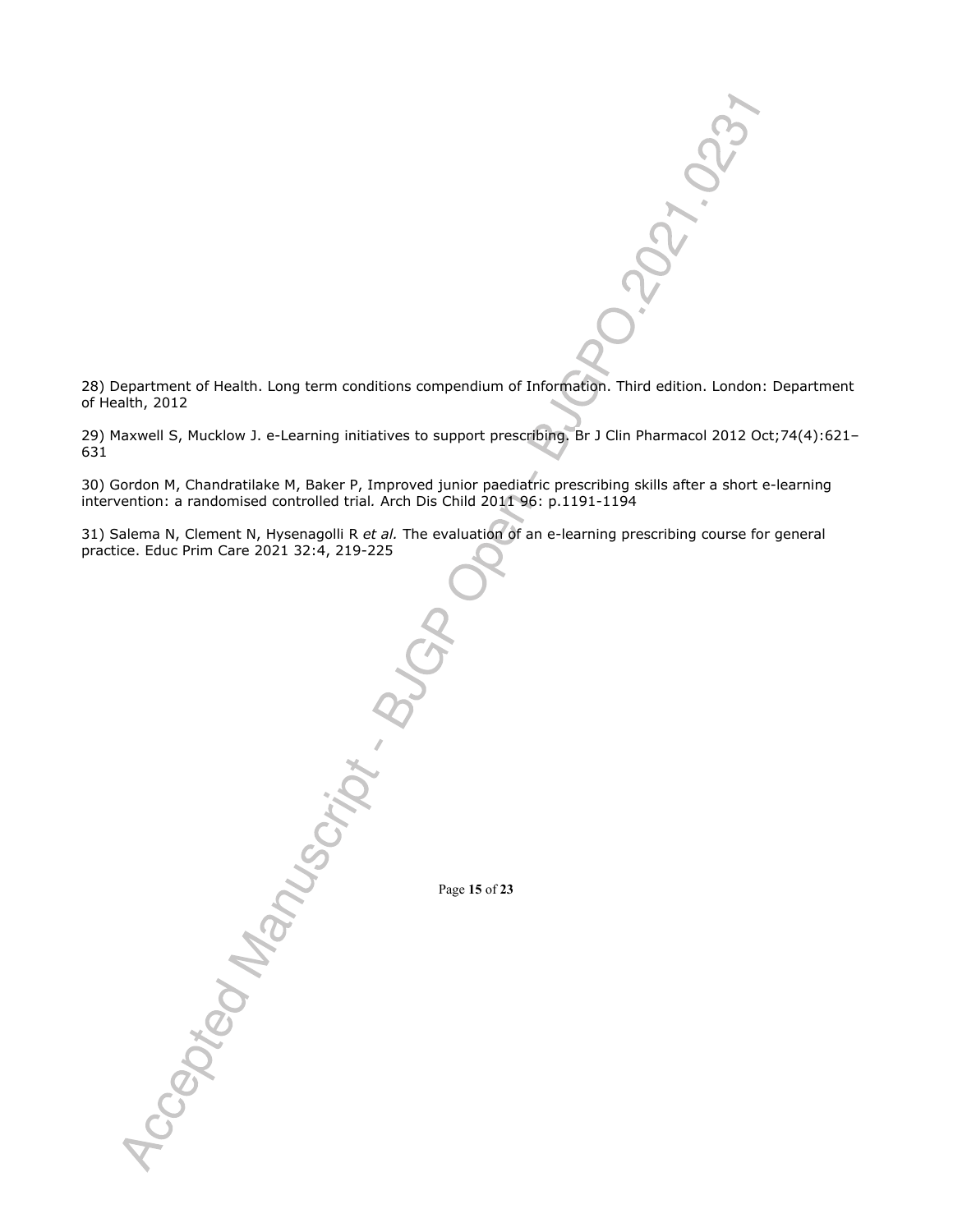| Table 1: Prescribing review definitions                      |                                              |                        |                                        |  |
|--------------------------------------------------------------|----------------------------------------------|------------------------|----------------------------------------|--|
| <b>Definition of</b><br>prescribing error,                   | <b>List of prescribing</b><br>problems areas | Drug<br>classification | Drug status - how<br>was it prescribed |  |
| suboptimal<br>prescribing and                                | that errors and<br>suboptimal                | bv<br>formulation      | within the<br>consultation?            |  |
| legal problem as<br>outlined in the                          | prescribing can be<br>attributed to          | type                   |                                        |  |
| <b>PRACtiCe study.</b> <sup>3</sup><br>Prescribing error: `A |                                              |                        |                                        |  |
| clinically meaningful                                        | Unnecessary                                  | Solid oral             | <b>New acute</b>                       |  |
| prescribing error<br>occurs when, as a                       | drug<br>Incorrect drug                       | <b>Topical</b>         | $(NA)$ - A newly<br>prescribed         |  |
| result of a prescribing<br>decision or                       | Duplication<br>Allergy error<br>$\bullet$    | Liquid                 | acute<br>, medication                  |  |
| prescription writing                                         | Contraindication<br>$\bullet$                | oral                   |                                        |  |
| process, there is an<br>unintentional                        | error<br>Interaction<br>$\bullet$            | Inhalers               | <b>Re-issued</b><br>$acute (RA) - A$   |  |
| significant                                                  | error                                        |                        | prescription of                        |  |
| reduction in<br>the probability                              | • Dose/strength<br>error                     | Eye/ear<br>$\bullet$   | an acute<br>medication that            |  |
| of treatment                                                 | • Formulation                                | Vaginal                | had previously                         |  |
| being timely<br>and effective                                | error<br>Frequency error                     | <b>Devices</b>         | prescribed for<br>this patient by      |  |
| or<br>increase in the                                        | Timing error                                 |                        | any prescriber.                        |  |
| risk of harm                                                 | Information<br>incomplete                    | Injections             | <b>New Repeat</b>                      |  |
| when                                                         | Generic/brand                                | Rectal                 | $(NR) - A$                             |  |
| compared with<br>generally                                   | name error                                   |                        | prescription of<br>a medication        |  |

Page **16** of **23**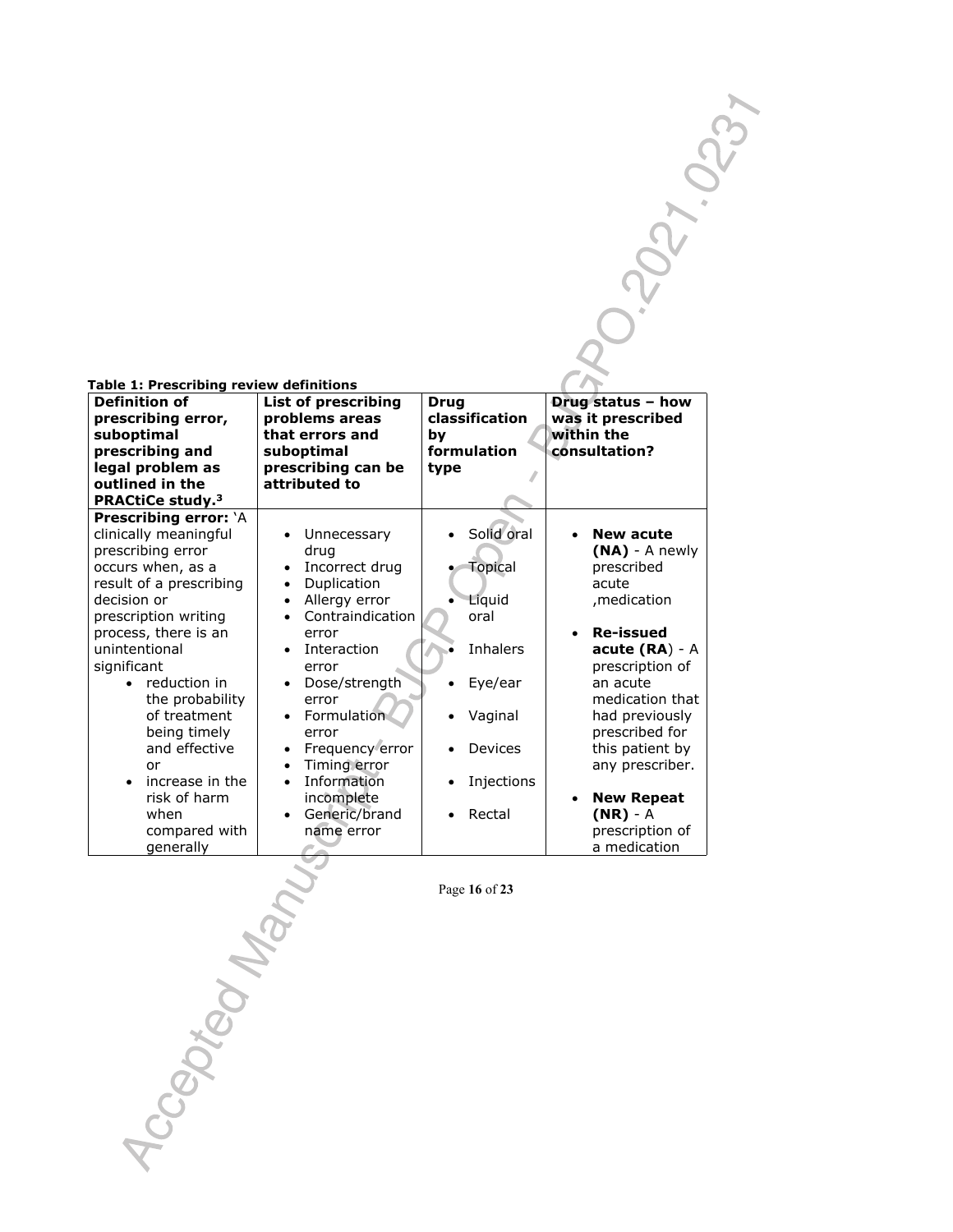accepted practice'.

**Sub-optimal prescribing:** these are prescribing problems that do not fit the above error definition, but represent less than ideal practice

**Legal problem:** these

are prescribing problems that do not fit the above error definitions, but fall outside the legal framework for prescribing (an example would be prescribing for a whole family on a prescription for a single patient).

• Omission error relating to failure to prescribe concomitant treatment Inadequate

- documentation in medical records
- Quantity error Inadequate
- review Duration error
- Monitoring not requested

that was simultaneously added to the patient's 'repeat prescription'

**<1.0237** 

 **Amended Repeat (AR)** - A prescription of one of the patient's 'repeat medications' which had been amended during the consultation. **Re-issued repeat (RR)** – A prescription of one of the patient's 'repeat medications'

> that had not been amended during the consultation.

Page **17** of **23**

Accepted Manuscr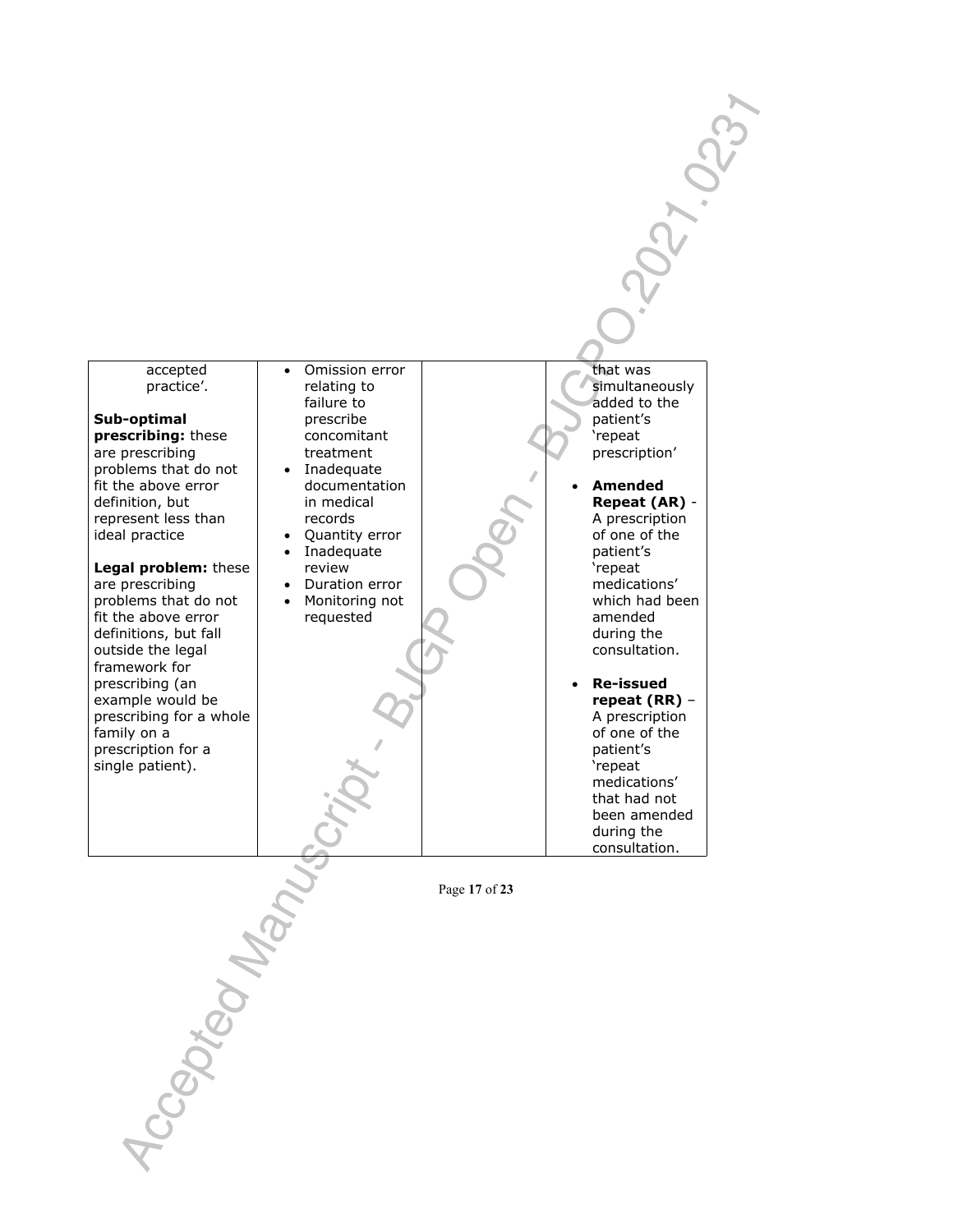| Table 2: Characteristics of practices and GPs involved in the review |  |
|----------------------------------------------------------------------|--|

| Table 2: Characteristics of practices and GPs involved in the review       |                           |  |
|----------------------------------------------------------------------------|---------------------------|--|
| <b>Practice Characteristics</b>                                            | <b>Practices</b><br>n (%) |  |
| Type of practice                                                           |                           |  |
| Dispensing practice<br>Non-dispensing practice                             | 8(80)<br>2(20)            |  |
| Clinical system                                                            |                           |  |
| SystmOne<br>EMIS Web                                                       | 5(50)<br>5(50)            |  |
| Formulary availability on clinical system                                  |                           |  |
| Formulary available                                                        | 5(50)<br>5(50)            |  |
| Formulary unavailable<br>Deprivation score based on IMD Score* (Mean (SD)) | 16.4 (9.5)                |  |
| List size (Mean (SD))                                                      | 9,392 (2,499)             |  |
|                                                                            |                           |  |
| <b>GPs in Training Characteristics</b>                                     | <b>Participants</b>       |  |
|                                                                            | n (%)                     |  |
| Gender GP in training<br>Male                                              | 5(50)                     |  |
| Female                                                                     | 5(50)                     |  |
| Ethnicity<br>White British                                                 |                           |  |
| British Indian                                                             | 5(50)<br>2(20)            |  |
| British Pakistani                                                          | 1(10)                     |  |
|                                                                            | 1(10)                     |  |
| Age range (years)                                                          | 1(10)                     |  |
|                                                                            | 3(30)                     |  |
|                                                                            | 4(40)                     |  |
|                                                                            | Page 18 of 23             |  |
|                                                                            |                           |  |
|                                                                            |                           |  |
|                                                                            |                           |  |
|                                                                            |                           |  |
|                                                                            |                           |  |
|                                                                            |                           |  |
|                                                                            |                           |  |
|                                                                            |                           |  |
|                                                                            |                           |  |
| Iccepted Manuscrip                                                         |                           |  |
|                                                                            |                           |  |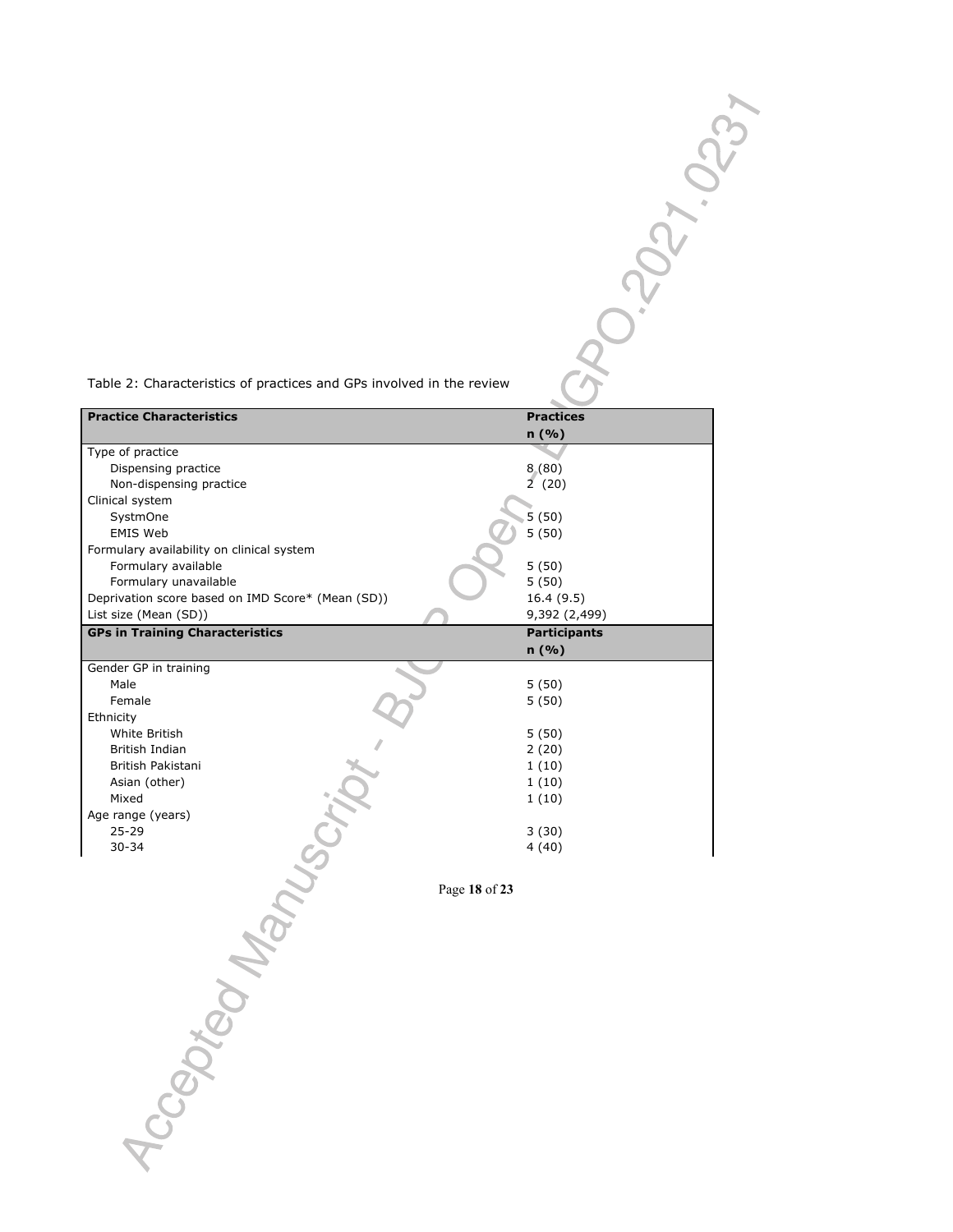

\* Deprivation score (IMD 2010; figures from 2012) http://fingertips.phe.org.uk/profile/generalpractice/data.

NB: higher IMD scores indicate greater relative deprivation

\*\* One participant each for year 2004, 2005, 2007, 2008 and 2009

**10 POTOM**<br>POTOM RANUSORY, PRESIDENT PORT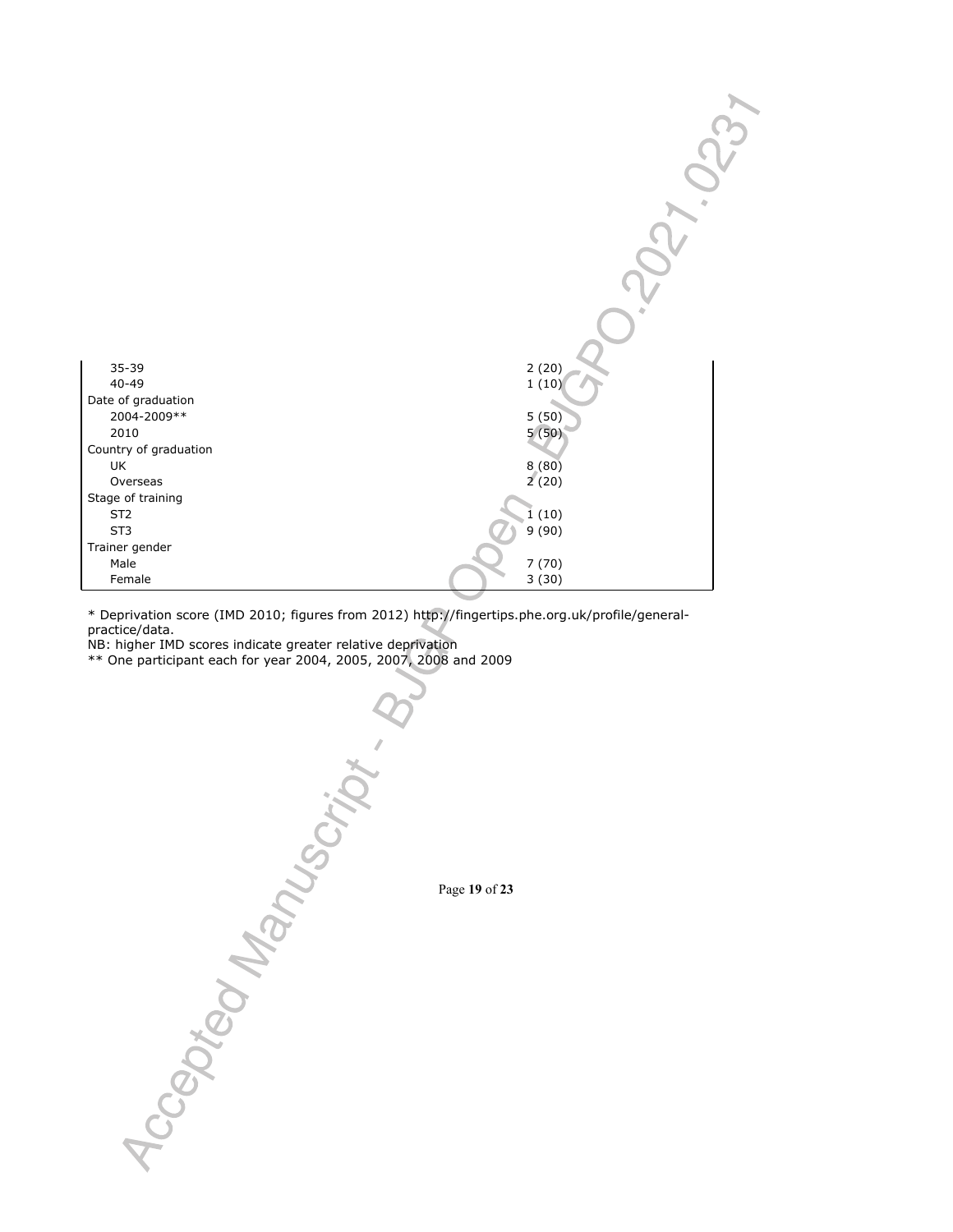Table 3: Proportion of prescriptions reviewed with a prescribing problem by British National<br>Formulary (BNF) chapter, formulation and drug status Formulary (BNF) chapter, formulation and drug status

|                                                                      | No. of<br>items<br>reviewed<br>n (%) | <b>Proportion</b><br>with an<br>error<br>n (%) | <b>Proportion with</b><br>suboptimal<br>prescribing<br>n (%) |
|----------------------------------------------------------------------|--------------------------------------|------------------------------------------------|--------------------------------------------------------------|
| <b>Chapter of the British</b><br><b>National Formulary</b>           |                                      |                                                |                                                              |
| Chapter 1: Gastro-intestinal<br>system                               | 112 (10.9)                           | 5(4.5)                                         | 36 (32.1)                                                    |
| Chapter 2: Cardiovascular<br>system                                  | 121 (11.8)                           | 2(1.7)                                         | 15 (12.4)                                                    |
| Chapter 3: Respiratory system                                        | 65 (6.3)                             | 6(9.2)                                         | 22 (33.8)                                                    |
| Chapter 4: Central nervous<br>system                                 | 201 (19.6)                           | 27 (13.4)                                      | 53 (26.4)                                                    |
| Chapter 5: Infections<br>Chapter 6: Endocrine                        | 183 (17.8)<br>46 (4.5)               | 27(14.8)<br>3(6.5)                             | 65 (35.5)<br>25 (54.3)                                       |
| Chapter 7: Obstetrics,<br>gynaecology and urinary tract<br>disorders | 39 (3.8)                             | 0(0)                                           | 11 (28.2)                                                    |
| Chapter 8: Malignant and<br>immunosuppression                        | 1(0.1)                               | 0(0)                                           | 0(0)                                                         |
| Chapter 9: Nutrition and blood                                       | 9(0.9)                               | 1(11.1)                                        | 4(44.4)                                                      |
| Chapter 10: Musculoskeletal<br>and joint diseases                    | 66 (6.4)                             | 4(6.1)                                         | 22 (33.3)                                                    |
| Chapter 11: Eye                                                      | 16(1.6)                              | 3(18.8)                                        | 13 (81.3)                                                    |
| Chapter 12: Ear, nose and<br>oropharynx                              | 40 (3.9)                             | 2(5.0)                                         | 30 (75.0)                                                    |
| Chapter 13: Skin<br>Chapter 14: Immunological                        | 125 (12.2)                           | 12 (9.6)                                       | 61 (48.8)                                                    |
| products and vaccines                                                | 1(0.1)                               | 0(0)                                           | 0(0)                                                         |
| Chapter 15: Anaesthesia<br><b>Total</b>                              | 3(0.3)<br>1028 (100.0)               | 0(0)                                           | 3(100.0)                                                     |
|                                                                      |                                      | 92 (8.9)                                       | 360 (35.0)                                                   |
|                                                                      |                                      |                                                | Page 20 of 23                                                |
|                                                                      |                                      |                                                |                                                              |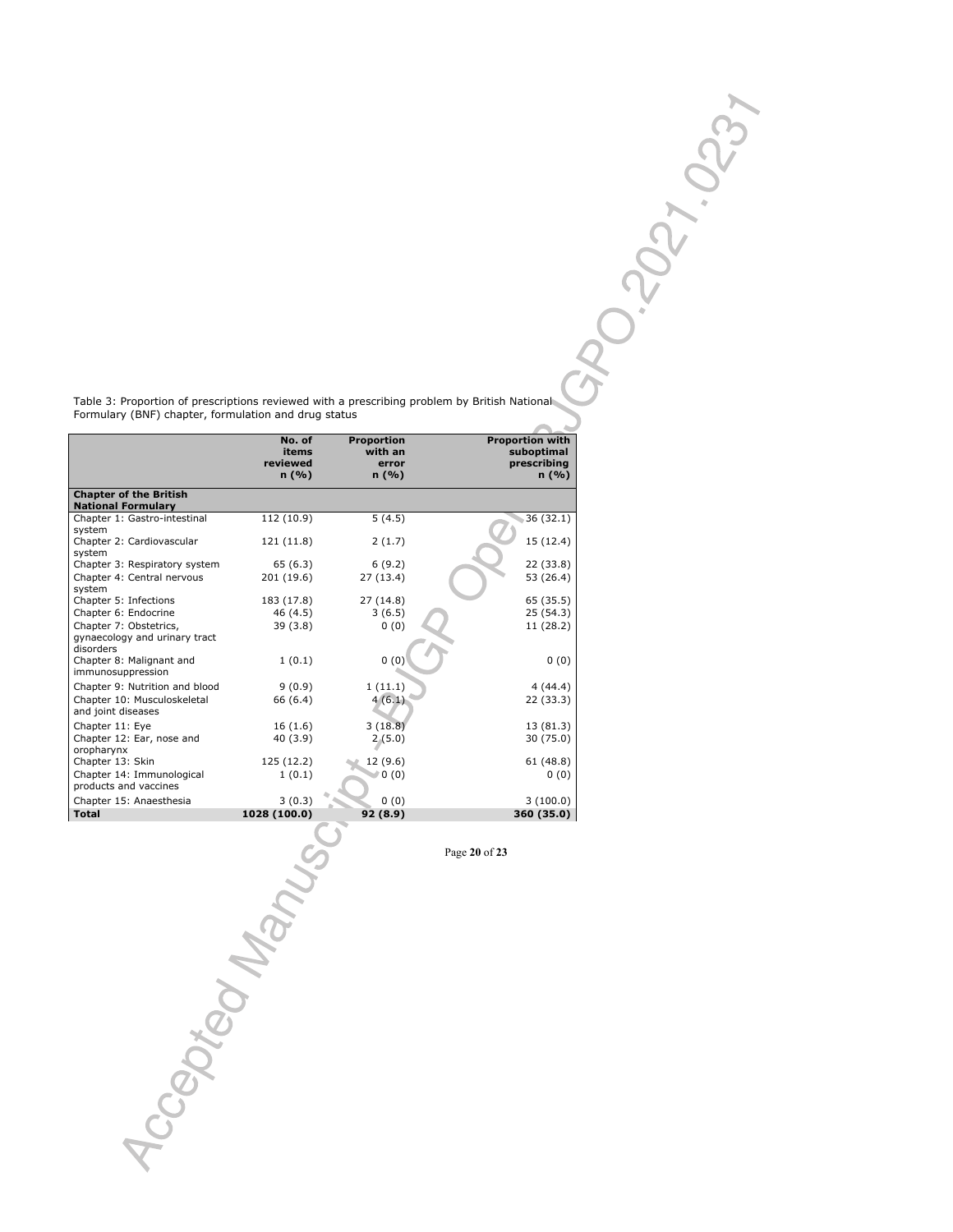| No. of       | Proportion       |                        |
|--------------|------------------|------------------------|
|              |                  | <b>Proportion with</b> |
| items        | with an error    | suboptimal             |
|              |                  | prescribing            |
|              |                  | n (%)                  |
|              |                  |                        |
| 681 (66.2)   | 44 (6.5)         | 195 (28.6)             |
| 173 (16.8)   | 14(8.1)          | 92 (53.2)              |
| 68 (6.6)     | 24 (35.3)        | 21(30.9)               |
| 48 (4.7)     | 6(12.5)          | 20(41.7)               |
| 30(2.9)      | 4(13.3)          | 25(83.3)               |
| 12(1.2)      | 0(0)             | 6(50.0)                |
| 11(1.1)      | 0(0)             | 0(0)                   |
| 3(0.3)       | 0(0)             | 0(0)                   |
| 2(0.2)       | 0(0)             | 1(50.0)                |
| 1028 (100.0) | 92(8.9)          | 360 (35.0)             |
|              |                  |                        |
| 666 (64.8)   | 65 (9.8)         | 271 (40.7)             |
| 84 (8.2)     | 10 (11.9)        | 34 (40.5)              |
| 65(6.3)      | 1(1.5)           | 17 (26.2)              |
| 3(0.3)       | 0(0)             | 1(33.3)                |
| 210 (20.4)   | 16 (7.6)         | 37 (17.6)              |
| 1028 (100.0) | 92(8.9)          | 360 (35.0)             |
|              | reviewed<br>n(%) | n(%)                   |

Page **21** of **23**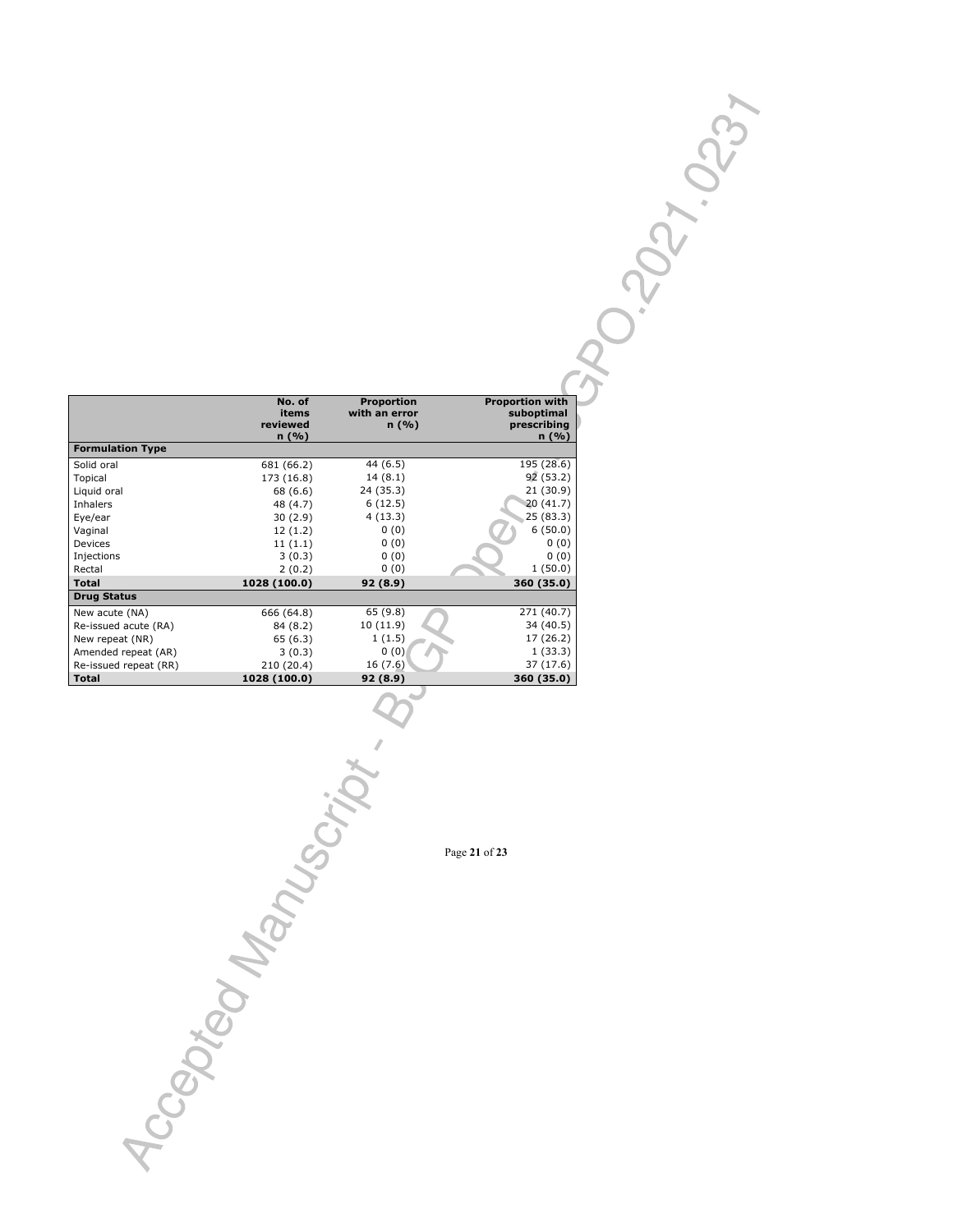Table 4: Distribution of prescribing events by classification type as determined by case law

| <b>Prescribing problem</b>                                               | No. of items<br>with an error<br>n(%) | No. of items<br>with suboptimal<br>prescribing<br>n(%) |
|--------------------------------------------------------------------------|---------------------------------------|--------------------------------------------------------|
| Unnecessary drug                                                         | 5(5.4)                                | 6(1.7)                                                 |
| Incorrect drug                                                           | 7(7.6)                                | 30(8.3)                                                |
| Duplication                                                              | 5(5.4)                                | 13(3.6)                                                |
| Allergy error                                                            | 1(1.1)                                | 0(0)                                                   |
| Contraindication error                                                   | 3(3.3)                                | 0(0)                                                   |
| Interaction error                                                        | 1(1.1)                                | 0(0)                                                   |
| Dose/strength error                                                      | 30 (32.6)                             | 39 (10.8)                                              |
| Formulation error                                                        | 2(2.2)                                | 15(4.2)                                                |
| Frequency error                                                          | 1(1.1)                                | 2(0.6)                                                 |
| Timing error                                                             | 0(0)                                  | 15(4.2)                                                |
| Information incomplete                                                   | 24 (26.1)                             | 117 (32.5)                                             |
| Generic/brand name error                                                 | 0(0)                                  | 8(2.2)                                                 |
| Omission error relating to failure to<br>prescribe concomitant treatment | 5(5.4)                                | 7(1.9)                                                 |
| Inadequate documentation in medical<br>records                           | 3(3.3)                                | 52 (14.4)                                              |
| Quantity error                                                           | 3(3.3)                                | 23(6.4)                                                |
| Inadequate review                                                        | 2(2.2)                                | 8(2.2)                                                 |
| Duration error                                                           | 0(0)                                  | 24 (6.7)                                               |
| Monitoring not requested                                                 | 0(0)                                  | 1(0.3)                                                 |
| Total                                                                    | 92 (100.0)                            | 360 (100.0)                                            |

Page **22** of **23**